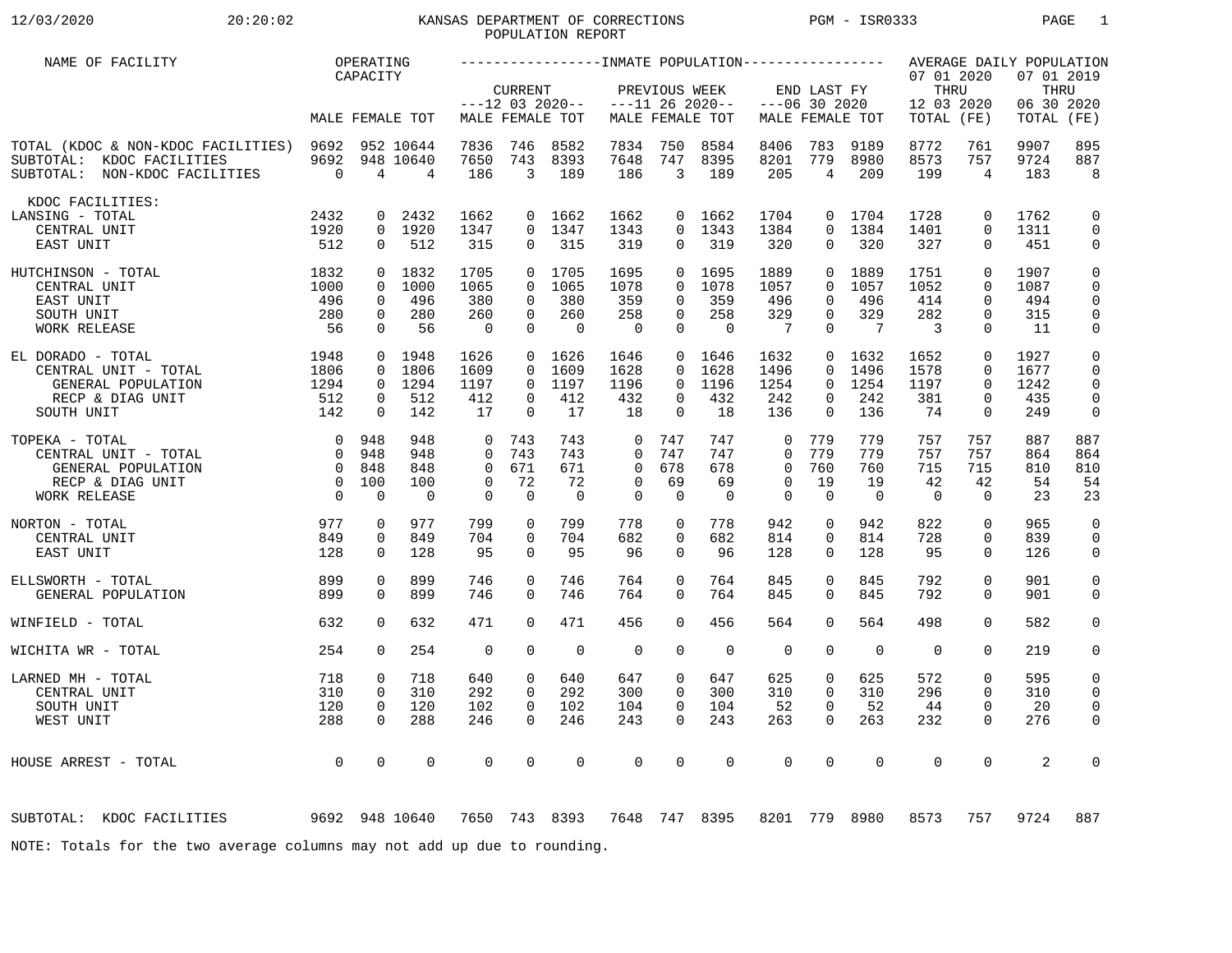| 12/03/2020<br>20:20:02                                                                                                                                                                                                                                  |                                                                                                                 |                                                           |                                                        |                              |                                         | POPULATION REPORT                    | KANSAS DEPARTMENT OF CORRECTIONS |                                                                |                            |                              |                                                       | $PGM - ISR0333$              |                                                                                                   |                                                            | PAGE                     | 2                                                                       |
|---------------------------------------------------------------------------------------------------------------------------------------------------------------------------------------------------------------------------------------------------------|-----------------------------------------------------------------------------------------------------------------|-----------------------------------------------------------|--------------------------------------------------------|------------------------------|-----------------------------------------|--------------------------------------|----------------------------------|----------------------------------------------------------------|----------------------------|------------------------------|-------------------------------------------------------|------------------------------|---------------------------------------------------------------------------------------------------|------------------------------------------------------------|--------------------------|-------------------------------------------------------------------------|
| NAME OF FACILITY                                                                                                                                                                                                                                        |                                                                                                                 | OPERATING<br>CAPACITY                                     |                                                        |                              | <b>CURRENT</b>                          |                                      |                                  | PREVIOUS WEEK                                                  |                            |                              | END LAST FY                                           |                              | -----------------INMATE POPULATION---------------- AVERAGE DAILY POPULATION<br>07 01 2020<br>THRU |                                                            | 07 01 2019               | THRU                                                                    |
| MALE FEMALE TOT<br>NON-KDOC FACILITIES                                                                                                                                                                                                                  |                                                                                                                 |                                                           |                                                        |                              |                                         | $---12$ 03 2020--<br>MALE FEMALE TOT | $---11$ 26 2020--                |                                                                | MALE FEMALE TOT            |                              | $---06$ 30 2020                                       | MALE FEMALE TOT              | 12 03 2020<br>TOTAL (FE)                                                                          |                                                            | 06 30 2020<br>TOTAL (FE) |                                                                         |
| LARNED STATE HOSPITAL - TOTAL<br>PSYCHIATRIC UNIT                                                                                                                                                                                                       | $\mathbf{0}$<br>$\Omega$                                                                                        | 4<br>$\overline{4}$                                       | 4<br>$\overline{4}$                                    | 0<br>$\Omega$                | $\frac{3}{3}$                           | $\frac{3}{3}$                        | $\begin{matrix}0\\0\end{matrix}$ | $\frac{3}{3}$                                                  | $\frac{3}{3}$              | 0<br>$\cap$                  | $\frac{4}{4}$                                         | $\overline{4}$               | $\overline{4}$                                                                                    | 4<br>$\overline{4}$                                        | 5<br>5 <sup>1</sup>      | $\frac{4}{4}$                                                           |
| CONTRACT JAIL PLACEMENT - TOTAL<br>COUNTY<br>OUT-OF-STATE<br>JO CTY RESIDENTIAL CENTER WR                                                                                                                                                               | $\overline{0}$<br>$\overline{0}$<br>$\mathsf{O}$<br>$\Omega$                                                    | $\mathsf{O}$<br>$\overline{0}$<br>$\mathbf 0$<br>$\Omega$ | $\mathbf{0}$<br>$\overline{0}$<br>$\Omega$<br>$\Omega$ | 186<br>68<br>118<br>$\Omega$ | 0<br>$\Omega$<br>$\mathsf{O}$<br>$\cap$ | 186<br>68<br>118<br>$\bigcap$        | 186<br>68<br>118<br>$\Omega$     | $\overline{0}$<br>$\overline{0}$<br>$\overline{0}$<br>$\Omega$ | 186<br>68<br>118<br>$\cap$ | 205<br>85<br>120<br>$\Omega$ | $\mathbf 0$<br>$\Omega$<br>$\overline{0}$<br>$\Omega$ | 205<br>85<br>120<br>$\Omega$ | 195<br>76<br>120<br>$\cap$                                                                        | $\mathbf{0}$<br>$\mathbf{0}$<br>$\overline{0}$<br>$\Omega$ | 179<br>95<br>83<br>2     | $\overline{4}$<br>$\overline{4}$<br>$\overline{\mathbf{0}}$<br>$\Omega$ |
| SUBTOTAL: NON-KDOC FACILITIES                                                                                                                                                                                                                           | $\overline{0}$                                                                                                  | $\overline{4}$                                            | 4                                                      | 186                          | 3                                       | 189                                  | 186                              | 3                                                              | 189                        | 205                          | 4                                                     | 209                          | 199                                                                                               | 4                                                          | 183                      | 8                                                                       |
|                                                                                                                                                                                                                                                         |                                                                                                                 |                                                           |                                                        |                              |                                         |                                      |                                  |                                                                |                            |                              |                                                       |                              | -----------------------------PAROLE POPULATION------------------------------                      |                                                            |                          |                                                                         |
| IN-STATE CASELOAD TOTAL<br>KANSAS<br>COMPACT                                                                                                                                                                                                            |                                                                                                                 |                                                           |                                                        | 4960<br>3817<br>1143         | 798<br>486<br>312                       | 5758<br>4303<br>1455                 | 4962<br>3823<br>1139             | 792<br>479<br>313                                              | 5754<br>4302<br>1452       | 5097<br>3957<br>1140         | 885<br>557<br>328                                     | 5982<br>4514<br>1468         | 5887<br>4425<br>1462                                                                              | 836<br>516<br>320                                          | 5768<br>4226<br>1542     | 893<br>531<br>361                                                       |
| OUT-OF-STATE CASELOAD TOTAL                                                                                                                                                                                                                             | and the second company and the second second the second second second second second second second second second |                                                           |                                                        | 825                          | 82                                      | 907                                  | 830                              | 80                                                             | 910                        | 819                          | 81                                                    | 900                          | 901                                                                                               | 79                                                         | 945                      | 87                                                                      |
| and the contract were accepted to the contract of the contract of the contract of the contract of the contract of the contract of the contract of the contract of the contract of the contract of the contract of the contract<br>ABSCOND/WARRANT TOTAL |                                                                                                                 |                                                           |                                                        | 256                          | 71                                      | 327                                  | 259                              | 71                                                             | 330                        | 258                          | 74                                                    | 332                          | 342                                                                                               | 78                                                         | 391                      | 80                                                                      |
| TOTAL                                                                                                                                                                                                                                                   |                                                                                                                 |                                                           |                                                        | 6041                         | 951                                     | 6992                                 | 6051                             | 943                                                            | 6994                       |                              | 6174 1040                                             | 7214                         | 7130                                                                                              | 993                                                        | 7104 1059                |                                                                         |
| and the companion of the companion of the companion of the companion of the companion of the companion of the<br>***PRE-REVOCATION CASES                                                                                                                |                                                                                                                 |                                                           |                                                        | $\Omega$                     | $\Omega$                                | $\Omega$                             | $\Omega$                         | $\Omega$                                                       | $\Omega$                   | $\Omega$                     | $\Omega$                                              | $\Omega$                     | $\Omega$                                                                                          | $\Omega$                                                   | $\Omega$                 | $\overline{0}$                                                          |

\*\*\*PRE-REVOCATION CASES ARE INCLUDED IN THE INMATE POPULATION TOTAL

NOTE: Totals for the two average columns may not add up due to rounding.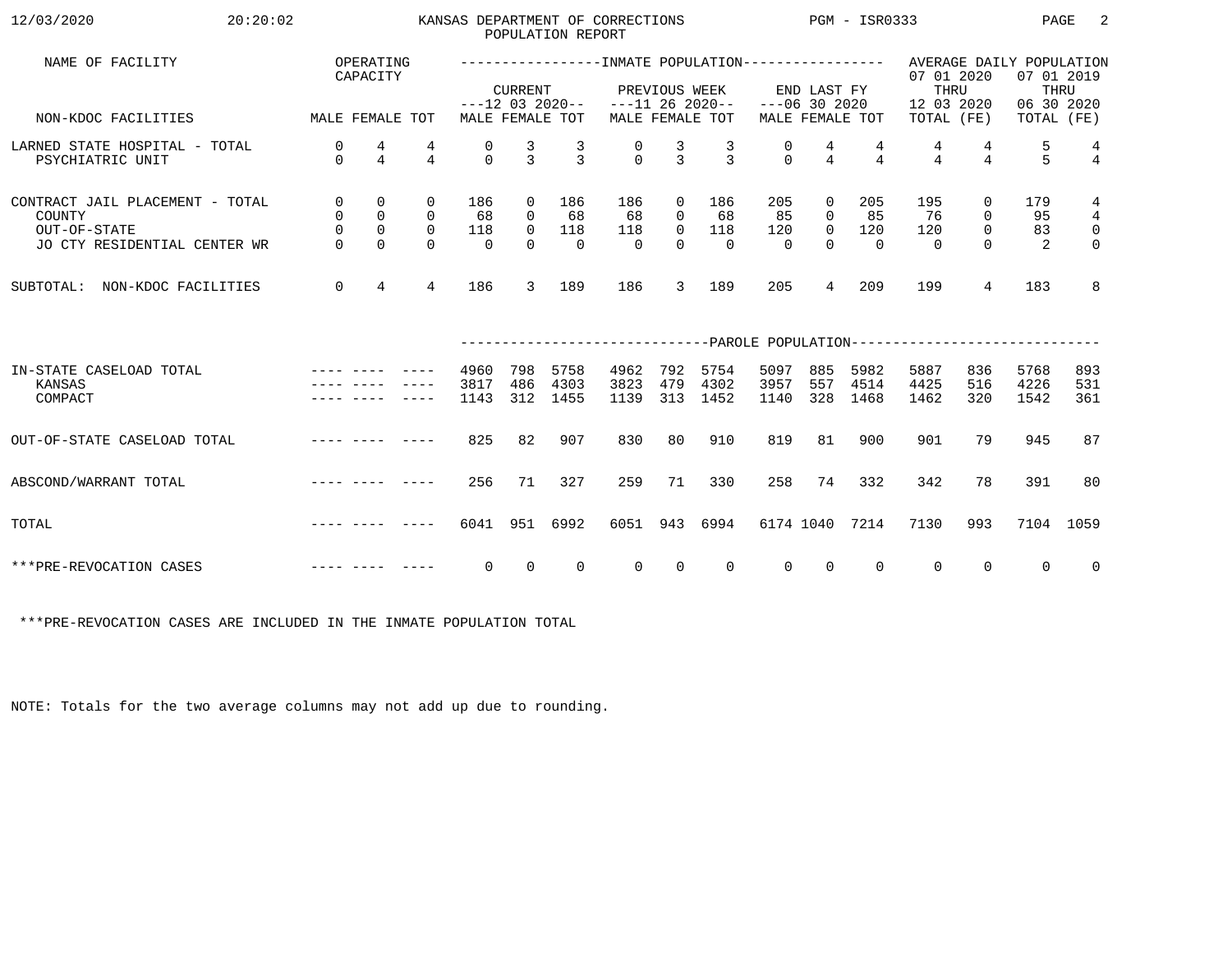### 12/03/2020 20:20:02 KANSAS DEPARTMENT OF CORRECTIONS PGM - ISR0333 PAGE 3POPULATION REPORT

## SUMMARY OF CHANGE

|                                                                                                                     |      | TOTAL (ALL INMATES)                                                             |                   |             |                                                                                                                                                                                                          |                                                                              |      | KDOC FACILITIES                                                                                                                                                                                |          | NON-KDOC FACILITIES                                                                                                                                     |                                                                                                                     |                                   |                                                                 |                                                                                                                         |                | IN-STATE CASELOAD                                                            |                                        |                                                                              |                                                  |                                                                              |                            |
|---------------------------------------------------------------------------------------------------------------------|------|---------------------------------------------------------------------------------|-------------------|-------------|----------------------------------------------------------------------------------------------------------------------------------------------------------------------------------------------------------|------------------------------------------------------------------------------|------|------------------------------------------------------------------------------------------------------------------------------------------------------------------------------------------------|----------|---------------------------------------------------------------------------------------------------------------------------------------------------------|---------------------------------------------------------------------------------------------------------------------|-----------------------------------|-----------------------------------------------------------------|-------------------------------------------------------------------------------------------------------------------------|----------------|------------------------------------------------------------------------------|----------------------------------------|------------------------------------------------------------------------------|--------------------------------------------------|------------------------------------------------------------------------------|----------------------------|
|                                                                                                                     |      | POPULATION                                                                      |                   | CHANGE FROM | PREVIOUS MONTH                                                                                                                                                                                           | POPULATION                                                                   |      | CHANGE FROM<br>PREVIOUS MONTH<br>MALE FEM                                                                                                                                                      |          | POPULATION CHANGE FROM                                                                                                                                  |                                                                                                                     |                                   |                                                                 | PREVIOUS MONTH                                                                                                          |                | POPULATION                                                                   |                                        |                                                                              | CHANGE FROM<br>PREVIOUS MONTH                    |                                                                              |                            |
| NOVEMBER<br><b>DECEMBER</b><br>JANUARY<br>FEBRUARY<br>MARCH<br>APRIL<br>MAY<br><b>JUNE</b><br>JULY<br><b>AUGUST</b> | 2019 | 9989<br>9997<br>10003<br>10009<br>10031<br>9758<br>9449<br>9189<br>8938<br>8783 | MALE              | FEM         | TOT<br>9084 905 9989<br>$+ 15 - 7 + 8$<br>$+$ 16 - 10 -9994<br>$- 19 + 25 + 6$<br>$+ 19 + 3 + 22$<br>$-239 - 34 + 9727$<br>$-261 - 48 - 309$<br>$-209 - 51 - 260$<br>- 239 - 12 - 251<br>- 147 - 8 - 155 | 9769<br>9784<br>9795<br>9799<br>9811<br>9541<br>9234<br>8980<br>8735<br>8580 |      | 8875 894 9769<br>$+ 20 - 5 + 15$<br>$+ 16 - 5 + 11$<br>$-20 + 24 +$<br>$+ 10 + 2 + 12$<br>$-236 - 34 - 270$<br>$-260 - 47 - 307$<br>$-204 - 50 - 254$<br>$-233 - 12 - 245$<br>$-147 - 8 - 155$ | TOT<br>4 | 220<br>213<br>208<br>210<br>220<br>217<br>215<br>209<br>203<br>203                                                                                      | <b>Contract Contract</b><br>$\sim$<br>$+$<br>$+$<br>$\sim$ $ -$<br>$\sim$ $  \sim$<br>$\sim$ $-$<br>$\sim$ $  \sim$ | MALE FEM<br>209<br>$9 +$<br>$3 -$ | 11<br>$1 + 1 +$<br>$0 -$<br>$1 - 1 -$<br>$5 - 1 -$<br>$6 - 0 -$ | TOT<br>220<br>$5 - 2 - 7$<br>$0 - 5 - 5$<br>-2<br>$1 + 10$<br>$\overline{\phantom{a}}$<br>-2<br>- 6<br>6<br>$0 - 0 - 0$ |                | 5702<br>5696<br>5678<br>5739<br>5734<br>5824<br>5908<br>5982<br>6002<br>5945 | $+$<br>$+$<br>$+$<br>$+$<br>$+$<br>$+$ | MALE<br>4804<br>$5 -$<br>54 +<br>$10 -$<br>69 +<br>$82 +$<br>66 +<br>$-48 -$ | FEM<br>898<br>$+ 7 - 13 - 6$<br>$+ 39 - 19 + 20$ | $23 - 18$<br>7 + 61<br>$15 -$<br>$21 + 90$<br>$2 + 84$<br>$8 + 74$<br>9 - 57 | TOT<br>5702<br>$5^{\circ}$ |
| <b>SEPTEMBER</b><br><b>OCTOBER</b><br>NOVEMBER                                                                      | 2020 | 8682<br>8607<br>$8597 - 4 - 6 - 10$                                             |                   |             | - 92 - 9 - 101<br>- 75 - 0 - 75                                                                                                                                                                          | 8486<br>8414                                                                 | 8408 | $-85 - 9 - 94$<br>- 72 - 0 - 72<br>$-1 - 5 - 6$                                                                                                                                                |          | $196 - 7 - 0 - 7$<br>$193 - 3 - 0 - 3$<br>$189 - 3 - 1 - 4$                                                                                             |                                                                                                                     |                                   |                                                                 |                                                                                                                         |                | 5848<br>5777<br>5733                                                         |                                        | $-62 -$                                                                      | - 49 - 22 - 71<br>$-33 - 11 - 44$                | $35 - 97$                                                                    |                            |
|                                                                                                                     |      |                                                                                 |                   |             |                                                                                                                                                                                                          |                                                                              |      |                                                                                                                                                                                                |          |                                                                                                                                                         |                                                                                                                     |                                   |                                                                 |                                                                                                                         |                |                                                                              |                                        |                                                                              |                                                  |                                                                              |                            |
| AVERAGE MONTHLY CHANGE - 103 - 13 - 116                                                                             |      |                                                                                 |                   |             |                                                                                                                                                                                                          |                                                                              |      | $-101 - 12 - 113$                                                                                                                                                                              |          |                                                                                                                                                         |                                                                                                                     |                                   |                                                                 | $-2-1-3$                                                                                                                |                | $+ 12 - 9 + 3$                                                               |                                        |                                                                              |                                                  |                                                                              |                            |
|                                                                                                                     |      |                                                                                 |                   | TOTAL       |                                                                                                                                                                                                          | TOTAL                                                                        |      |                                                                                                                                                                                                |          | -------INMATE POPULATION - SUMMARY OF CHANGE (PERIOD: 07 01 2020 THRU 11 30 2020)--------<br>(ALL INMATES) KDOC FACILITIES NON-KDOC FACILITIES<br>TOTAL |                                                                                                                     |                                   |                                                                 |                                                                                                                         |                |                                                                              | TOTAL                                  |                                                                              |                                                  |                                                                              |                            |
|                                                                                                                     |      |                                                                                 | MALE FEMALE       |             |                                                                                                                                                                                                          |                                                                              |      |                                                                                                                                                                                                |          | (BOTH SEXES) MALE FEMALE (BOTH SEXES) MALE FEMALE (BOTH SEXES)                                                                                          |                                                                                                                     |                                   |                                                                 |                                                                                                                         |                |                                                                              |                                        |                                                                              |                                                  |                                                                              |                            |
| NUMBER OF INMATES                                                                                                   |      | $-557 - 35$                                                                     |                   |             |                                                                                                                                                                                                          |                                                                              |      | $-592$ $-538$ $-34$                                                                                                                                                                            |          |                                                                                                                                                         |                                                                                                                     |                                   |                                                                 | - 572 - 19                                                                                                              | 1              |                                                                              | $-20$                                  |                                                                              |                                                  |                                                                              |                            |
| PERCENT CHANGE                                                                                                      |      |                                                                                 | $-6.6$ $-4.5$ $-$ |             |                                                                                                                                                                                                          | $-6.4%$                                                                      |      | $-6.6% - 4.4%$                                                                                                                                                                                 |          | $-6.4%$                                                                                                                                                 |                                                                                                                     |                                   |                                                                 |                                                                                                                         | $-9.3$ $-25.0$ |                                                                              | $-9.6%$                                |                                                                              |                                                  |                                                                              |                            |
| AVERAGE MONTHLY CHANGE                                                                                              |      |                                                                                 | $-111 - 7$        |             |                                                                                                                                                                                                          | $-118$                                                                       |      | $-108 - 7$                                                                                                                                                                                     |          | $-114$                                                                                                                                                  |                                                                                                                     |                                   |                                                                 | $-4$ $-$ 0                                                                                                              |                |                                                                              | $-4$                                   |                                                                              |                                                  |                                                                              |                            |
|                                                                                                                     |      |                                                                                 |                   |             |                                                                                                                                                                                                          |                                                                              |      |                                                                                                                                                                                                |          | PAROLE POPULATION - SUMMARY OF CHANGE (PERIOD: 07 01 2020 THRU 11 30 2020)                                                                              |                                                                                                                     |                                   |                                                                 |                                                                                                                         |                |                                                                              |                                        |                                                                              |                                                  |                                                                              |                            |
|                                                                                                                     |      |                                                                                 | PRE-REV<br>CASES  |             |                                                                                                                                                                                                          |                                                                              |      |                                                                                                                                                                                                |          | ---INSTATE CASELOAD---- CASELOAD<br>TOTAL KANSAS COMPACTS OUT-OF-STATE                                                                                  |                                                                                                                     |                                   | ABSCOND<br>WARRANT                                              |                                                                                                                         |                |                                                                              |                                        |                                                                              |                                                  |                                                                              |                            |
| NUMBER OF OFFENDERS                                                                                                 |      | $+$ 0                                                                           |                   |             |                                                                                                                                                                                                          | - 249 - 228                                                                  |      | - 21                                                                                                                                                                                           |          | $+$ 8                                                                                                                                                   |                                                                                                                     |                                   | $-5$                                                            |                                                                                                                         |                |                                                                              |                                        |                                                                              |                                                  |                                                                              |                            |
| PERCENT CHANGE                                                                                                      |      |                                                                                 | $+$ .0%           |             |                                                                                                                                                                                                          | $-4.1$ % $-5.0$ % $-1.4$ %                                                   |      |                                                                                                                                                                                                |          | $+$ .8%                                                                                                                                                 |                                                                                                                     |                                   | $-1.5%$                                                         |                                                                                                                         |                |                                                                              |                                        |                                                                              |                                                  |                                                                              |                            |

AVERAGE MONTHLY CHANGE  $+ 0 - 50 - 46 - 4$   $+ 2$   $- 1$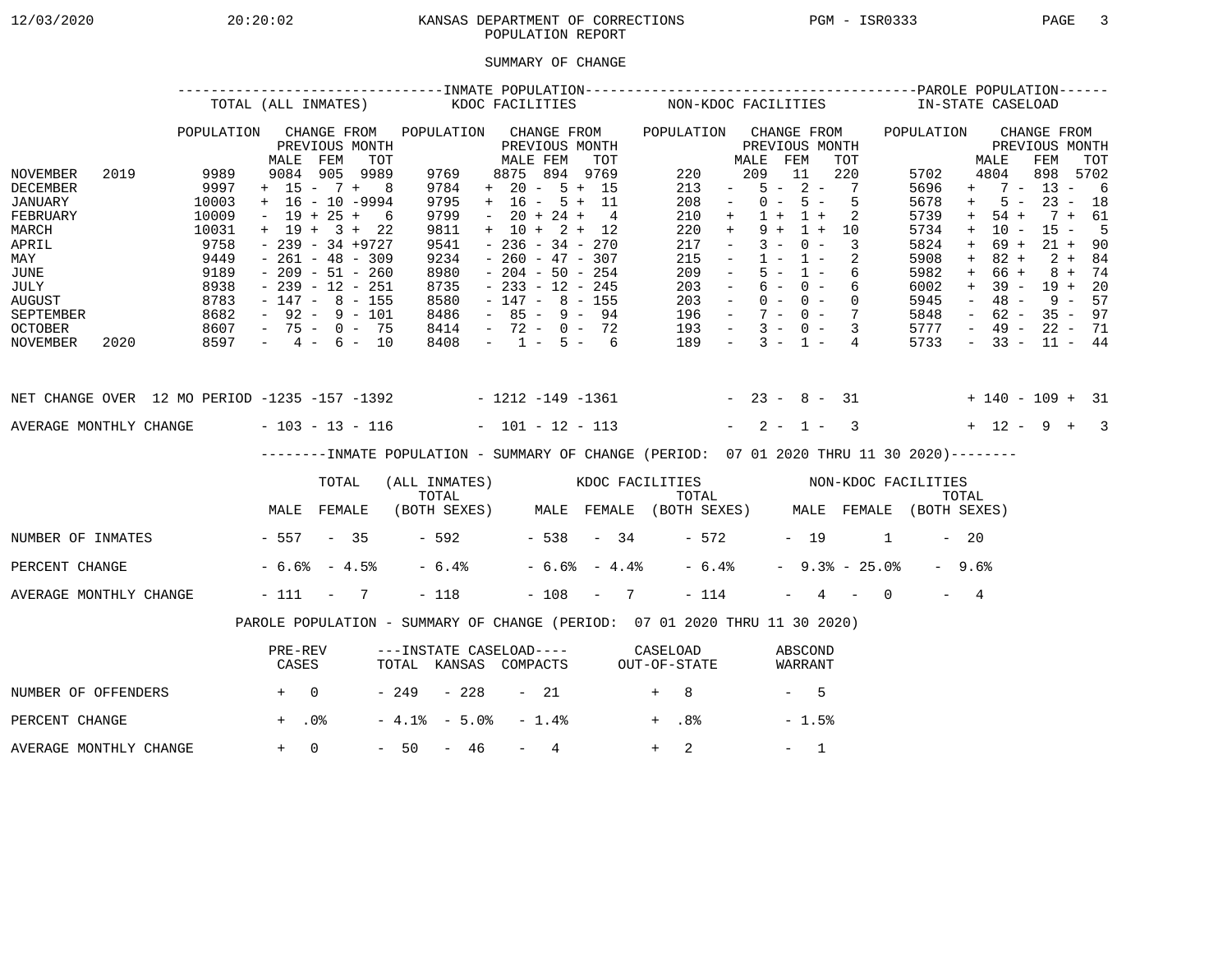# 12/03/2020 20:20:02 KANSAS DEPARTMENT OF CORRECTIONS PGM - ISR0333 PAGE 4POPULATION REPORT

| NAME OF FACILITY         |              |             |             |             |             |             | INMATE CUSTODY CLASSIFICATION AS OF 12 03 2020                                                    |              |              |             |             |                |          |             |                  |              |                 |                |                 |              |                 |
|--------------------------|--------------|-------------|-------------|-------------|-------------|-------------|---------------------------------------------------------------------------------------------------|--------------|--------------|-------------|-------------|----------------|----------|-------------|------------------|--------------|-----------------|----------------|-----------------|--------------|-----------------|
|                          |              |             |             |             |             |             | -UNCLASSIFIED -SPECIAL MGM- ---MAXIMUM--- -UNC/SPM/MAX- -MEDIUM HIGH- --MEDIUM LOW- ---MINIMUM--- |              |              |             |             |                |          |             |                  |              |                 |                |                 |              |                 |
| KDOC FACILITIES          | MALE FEM TOT |             |             | MALE FEM    |             | TOT         | MALE FEM TOT                                                                                      |              |              | MALE FEM    |             |                |          |             | TOT MALE FEM TOT | MALE FEM     |                 | TOT            | <b>MALE FEM</b> |              | TOT             |
| LANSING - TOTAL          | 4            | $\mathbf 0$ | 4           | 168         | $\Omega$    | 168         | 387                                                                                               | 0            | 387          | 559         | 0           | 559            | 253      | $\Omega$    | 253              | 414          | $\Omega$        | 414            | 436             | <sup>n</sup> | 436             |
| CENTRAL UNIT             | 4            | $\Omega$    | 4           | 168         | $\Omega$    | 168         | 387                                                                                               | $\Omega$     | 387          | 559         | $\Omega$    | 559            | 253      | $\Omega$    | 253              | 413          | $\Omega$        | 413            | 122             | $\Omega$     | 122             |
| EAST UNIT                | $\Omega$     | $\Omega$    | $\Omega$    | $\Omega$    | $\Omega$    | $\Omega$    | $\bigcirc$                                                                                        | $\mathbf 0$  | $\Omega$     | $\Omega$    | $\Omega$    | $\Omega$       | $\Omega$ | $\Omega$    | $\Omega$         | $\mathbf{1}$ | $\Omega$        | $\overline{1}$ | 314             | $\Omega$     | 314             |
| HUTCHINSON - TOTAL       | $\mathbf 0$  | $\Omega$    | $\Omega$    | 324         | $\Omega$    | 324         | 232                                                                                               | 0            | 232          | 556         | 0           | 556            | 211      | $\Omega$    | 211              | 605          | $\Omega$        | 605            | 333             | $\Omega$     | 333             |
| CENTRAL UNIT             |              | $\Omega$    | $\Omega$    | 324         | $\Omega$    | 324         | 232                                                                                               | $\Omega$     | 232          | 556         | $\Omega$    | 556            | 211      | $\Omega$    | 211              | 270          | $\Omega$        | 270            | 28              | 0            | 28              |
| EAST UNIT                | $\Omega$     | $\Omega$    | 0           | $\mathbf 0$ | $\Omega$    | $\Omega$    | $\Omega$                                                                                          | $\Omega$     | $\Omega$     | $\Omega$    | $\Omega$    | $\mathbf 0$    | $\Omega$ | $\Omega$    | $\Omega$         | 335          | $\Omega$        | 335            | 45              | $\Omega$     | 45              |
| SOUTH UNIT               | $\Omega$     | $\Omega$    | $\cap$      | $\Omega$    | $\Omega$    | $\Omega$    | $\cap$                                                                                            | $\Omega$     | $\Omega$     | $\Omega$    | $\Omega$    | $\Omega$       | $\Omega$ | $\Omega$    | $\Omega$         | $\Omega$     | $\Omega$        | $\cap$         | 260             | $\Omega$     | 260             |
| EL DORADO - TOTAL        | 258          | $\Omega$    | 258         | 482         | $\Omega$    | 482         | 369                                                                                               | 0            | 369          | 1109        |             | 0 1109         | 196      | $\Omega$    | 196              | 239          | $\Omega$        | 239            | 82              | $\Omega$     | 82              |
| CENTRAL UNIT - TOTAL     | 258          | $\Omega$    | 258         | 482         | $\Omega$    | 482         | 369                                                                                               | $\Omega$     | 369          | 1109        |             | 0 1109         | 196      | $\Omega$    | 196              | 229          | $\Omega$        | 229            | 75              | $\Omega$     | 75              |
| GENERAL POPULATION       | $\Omega$     | $\Omega$    | $\Omega$    | 479         | 0           | 479         | 334                                                                                               | $\Omega$     | 334          | 813         | $\Omega$    | 813            | 153      | $\Omega$    | 153              | 187          | $\Omega$        | 187            | 44              | $\Omega$     | 44              |
| RECP & DIAG UNIT         | 258          | $\Omega$    | 258         | 3           | $\Omega$    | 3           | 35                                                                                                | $\Omega$     | 35           | 296         | $\Omega$    | 296            | 43       | $\Omega$    | 43               | 42           | $\Omega$        | 42             | 31              | $\Omega$     | 31              |
| SOUTH UNIT               | $\Omega$     | $\Omega$    | $\Omega$    | $\Omega$    | $\Omega$    | $\Omega$    | $\Omega$                                                                                          | $\Omega$     | $\Omega$     | $\Omega$    | $\Omega$    | $\overline{0}$ | $\Omega$ | $\Omega$    | $\Omega$         | 10           | $\Omega$        | 10             | 7               | $\Omega$     | $7\overline{ }$ |
| TOPEKA - TOTAL           | $\Omega$     | 54          | 54          | $\Omega$    | 8           | 8           | $\Omega$                                                                                          | 56           | 56           |             | 0 118       | 118            | $\Omega$ | 69          | 69               |              | 0 170           | 170            |                 | 0 386        | 386             |
| CENTRAL UNIT - TOTAL     | $\Omega$     | 54          | 54          | 0           | 8           | 8           | $\Omega$                                                                                          | 56           | 56           |             | $0$ 118     | 118            | 0        | 69          | 69               |              | 0 170           | 170            |                 | 0 386        | 386             |
| GENERAL POPULATION       | $\Omega$     | 17          | 17          | $\Omega$    | 8           |             | $\Omega$                                                                                          | 55           | 55           | $\Omega$    | 80          | 80             | $\Omega$ | 59          | 59               |              | 0, 164          | 164            |                 | 0 368        | 368             |
| RECP & DIAG UNIT         | $\Omega$     | 37          | 37          | $\Omega$    | $\Omega$    | $\cap$      | $\cap$                                                                                            | $\mathbf{1}$ | $\mathbf{1}$ | $\Omega$    | 38          | 38             | $\Omega$ | 10          | 1 O              | $\Omega$     | $6\overline{6}$ | 6              | $\Omega$        | 18           | 18              |
| NORTON - TOTAL           | $\mathbf 0$  | $\mathbf 0$ | 0           | 15          | 0           | 15          | 0                                                                                                 | 0            | 0            | 15          | 0           | 15             | 0        | 0           | 0                | 461          | 0               | 461            | 323             | $\Omega$     | 323             |
| CENTRAL UNIT             | $\mathbf 0$  | $\Omega$    | $\mathbf 0$ | 15          | $\mathbf 0$ | 15          | 0                                                                                                 | $\Omega$     | 0            | 15          | $\mathbf 0$ | 15             | 0        | $\mathbf 0$ | $\mathbf 0$      | 461          | $\mathbf 0$     | 461            | 228             | 0            | 228             |
| EAST UNIT                |              | $\Omega$    | $\Omega$    | $\Omega$    | $\Omega$    | $\Omega$    | $\Omega$                                                                                          | $\Omega$     | $\Omega$     | $\Omega$    | $\Omega$    | $\Omega$       | $\Omega$ | $\Omega$    | $\Omega$         | $\Omega$     | $\Omega$        | $\Omega$       | 95              | $\Omega$     | 95              |
| ELLSWORTH - TOTAL        | $\Omega$     | $\Omega$    | 0           | 26          | $\Omega$    | 26          | 9                                                                                                 | $\Omega$     | 9            | 35          | 0           | 35             | 282      | $\Omega$    | 282              | 327          | $\Omega$        | 327            | 102             | <sup>n</sup> | 102             |
| CENTRAL UNIT             | $\Omega$     | $\Omega$    | $\Omega$    | 26          | $\Omega$    | 26          | 9                                                                                                 | $\Omega$     | 9            | 35          | $\Omega$    | 35             | 282      | $\Omega$    | 282              | 327          | $\Omega$        | 327            | 102             | $\mathbf 0$  | 102             |
| WINFIELD - TOTAL         | $\Omega$     | $\Omega$    | 0           | $\Omega$    | $\Omega$    | $\Omega$    | $\Omega$                                                                                          | $\Omega$     | 0            | $\Omega$    | $\Omega$    | $\Omega$       | $\Omega$ | $\Omega$    | $\Omega$         | $\Omega$     | $\Omega$        | $\Omega$       | 471             | 0            | 471             |
| WICHITA WR - TOTAL       | $\Omega$     | $\Omega$    | 0           | $\Omega$    | $\Omega$    | $\Omega$    | $\Omega$                                                                                          | $\mathbf 0$  | $\mathbf 0$  | $\Omega$    | $\Omega$    | $\Omega$       | $\Omega$ | $\Omega$    | $\Omega$         | $\mathbf 0$  | $\mathbf 0$     | $\Omega$       | $\Omega$        | $\Omega$     | $\overline{0}$  |
| LARNED MH - TOTAL        | $\mathbf 0$  | $\Omega$    | 0           | 25          | $\mathbf 0$ | 25          | 52                                                                                                | 0            | 52           | 77          | 0           | 77             | 98       | 0           | 98               | 195          | 0               | 195            | 270             | $\Omega$     | 270             |
| CENTRAL UNIT             | $\Omega$     | $\Omega$    | $\Omega$    | 25          | $\mathbf 0$ | 25          | 52                                                                                                | 0            | 52           | 77          | 0           | 77             | 88       | $\mathbf 0$ | 88               | 121          | $\mathbf 0$     | 121            | 6               | $\Omega$     | 6               |
| SOUTH UNIT               | $\mathbf 0$  | $\Omega$    | 0           | $\mathbf 0$ | $\mathbf 0$ | $\mathbf 0$ | $\mathbf 0$                                                                                       | 0            | $\mathbf 0$  | $\mathbf 0$ | 0           | $\mathbf 0$    | 10       | $\mathbf 0$ | 10               | 74           | $\mathbf 0$     | 74             | 18              | $\Omega$     | 18              |
| WEST UNIT                |              | $\Omega$    | 0           | $\Omega$    | $\Omega$    | $\Omega$    | $\Omega$                                                                                          | $\Omega$     | $\Omega$     | $\Omega$    | $\Omega$    | $\Omega$       | $\Omega$ | $\Omega$    | $\Omega$         | $\Omega$     | $\Omega$        | $\Omega$       | 246             | $\Omega$     | 246             |
| SUBTOTAL: KDOC FACILITIE | 263          |             |             | 54 317 1040 |             |             | 8 1048 1049 56 1105 2352 118 2470 1040 69 1109 2241 170 2411                                      |              |              |             |             |                |          |             |                  |              |                 |                | 2017 386 2403   |              |                 |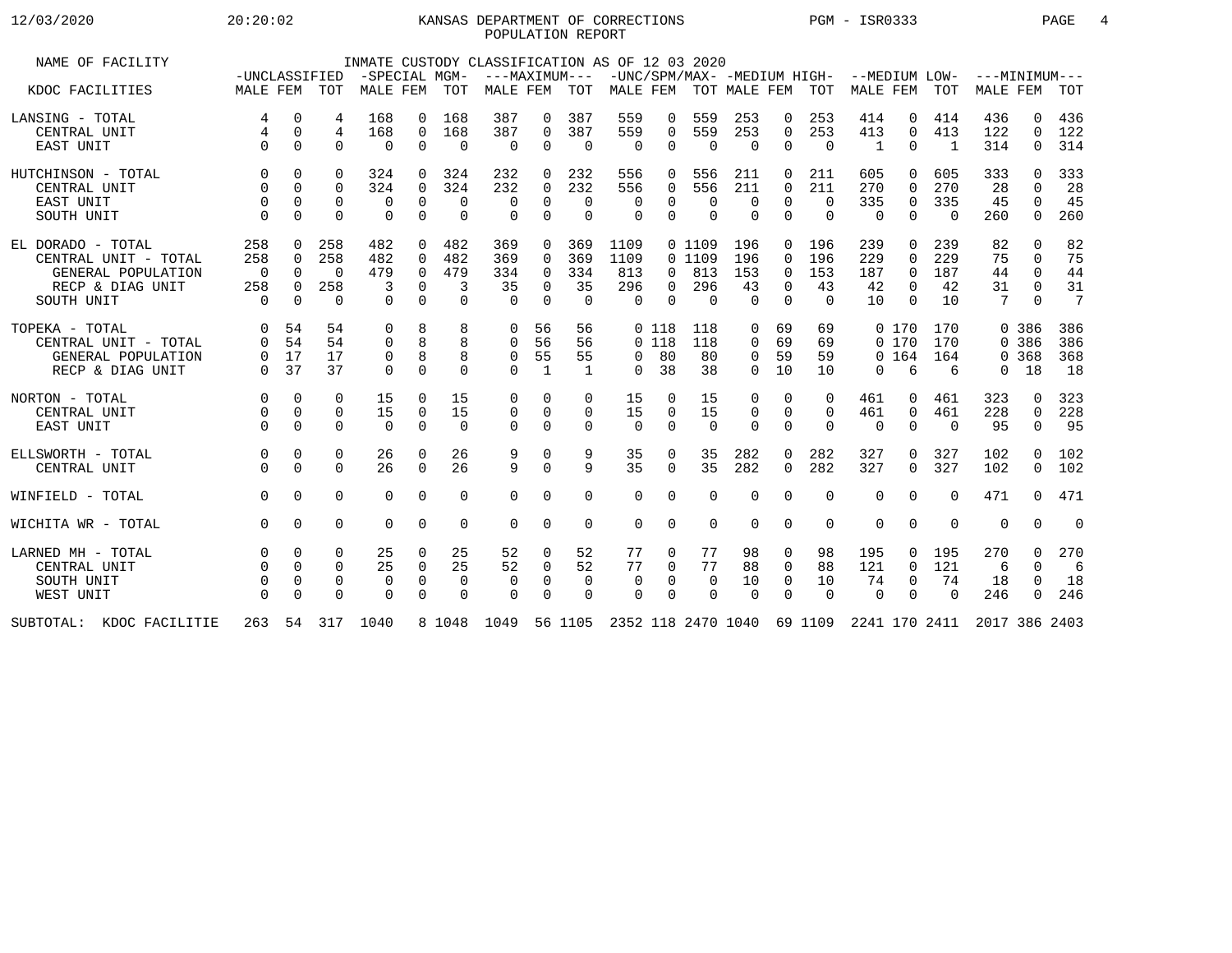#### 12/03/2020 20:20:02 KANSAS DEPARTMENT OF CORRECTIONS PGM - ISR0333 PAGE 5POPULATION REPORT

| NAME OF FACILITY                  |               |          |              | INMATE CUSTODY CLASSIFICATION AS OF 12 03 2020 |                      |          |                |                      |                |              |                          |                |                             |          |           |               |               |          |               |          |                         |
|-----------------------------------|---------------|----------|--------------|------------------------------------------------|----------------------|----------|----------------|----------------------|----------------|--------------|--------------------------|----------------|-----------------------------|----------|-----------|---------------|---------------|----------|---------------|----------|-------------------------|
|                                   | -UNCLASSIFIED |          |              | -SPECIAL MGM-                                  |                      |          | ---MAXIMUM---  |                      |                |              |                          |                | -UNC/SPM/MAX- -MEDIUM HIGH- |          |           | --MEDIUM LOW- |               |          | ---MINIMUM--- |          |                         |
| NON-KDOC FACILITIES               | MALE FEM      |          | TOT          | MALE                                           | FEM                  | TOT      | MALE FEM       |                      | TOT            | MALE FEM     |                          | TOT            | MALE FEM                    |          | TOT       | MALE FEM      |               | TOT      | MALE FEM      |          | TOT                     |
| LARNED STATE HOSPITAL             | $\Omega$      | $\Omega$ |              | $\Omega$                                       | $\Omega$             | $\Omega$ | $\overline{0}$ |                      | 3              | $\Omega$     | 3                        | 3              | $\Omega$                    | $\Omega$ | $\Omega$  | $\Omega$      | 0             | $\Omega$ | $\Omega$      | $\Omega$ | $\Omega$                |
| CONTRACT JAIL PLACEMENT<br>COUNTY |               | $\Omega$ |              | h.                                             | $\Omega$<br>$\Omega$ | 6<br>0   | 33<br>$\Omega$ | $\Omega$<br>$\Omega$ | 33<br>$\Omega$ | 39<br>$\cap$ | $\Omega$<br><sup>n</sup> | 39<br>$\Omega$ | 81<br>10                    | 0        | -81<br>10 | 63<br>55      | 0<br>$\Omega$ | 63<br>55 |               | $\Omega$ | 3<br>3                  |
| OUT-OF-STATE                      | O.            | $\Omega$ | <sup>n</sup> | б.                                             | $\Omega$             | 6        | 33             | $\Omega$             | 33             | 39           | $\Omega$                 | 39             | 71                          | $\Omega$ | 71        | 8             | $\Omega$      | 8        | $\Omega$      | $\Omega$ | $\Omega$                |
| NON-KDOC<br>SUBTOTAL:             | $\Omega$      | $\Omega$ | $\Omega$     | 6                                              | $\Omega$             | 6        | 33             | 3                    | 36             | 39           | 3                        | 42             | 81                          | $\Omega$ | 81        | 63            | $\Omega$      | 63       | $\mathcal{R}$ | $\Omega$ | $\overline{\mathbf{3}}$ |
| AND<br>NON-KDOC<br>TOTAL:<br>KDOC | 263           | 54       | 317          | 1046                                           |                      | 8 1054   | 1082           |                      | 59 1141        | 2391         | 121                      | 2512           | 1121                        | 69       | 190       | 2304 170      |               | 2474     | 2020          |          | 386 2406                |

#### SPECIAL MANAGEMENT AND INFIRMARY INMATESSPECIAL MANAGEMENT(DISTRIBUTIONS)

| LOCATION                         |          |                                    |          |    |                                     |          |          |                                    |          |     |                                      |          |            | INMATES                 |             |
|----------------------------------|----------|------------------------------------|----------|----|-------------------------------------|----------|----------|------------------------------------|----------|-----|--------------------------------------|----------|------------|-------------------------|-------------|
| KDOC FACILITIES                  |          | ALL SPECIAL MGM<br>MALE FEMALE TOT |          |    | DISC SEGREGATION<br>MALE FEMALE TOT |          |          | PROTEC. CUSTODY<br>MALE FEMALE TOT |          |     | ADMIN SEGREGATION<br>MALE FEMALE TOT |          | IN<br>MALE | INFIRMARY<br>FEMALE TOT |             |
| LANSING CORRECTIONAL FACILITY    | 168      | 0                                  | 168      | 27 |                                     | 27       | 33       | 0                                  | 33       | 108 | $\Omega$                             | 108      | 0          | 0                       | $\Omega$    |
| HUTCHINSON CORRECTIONAL FACILITY | 324      | $\Omega$                           | 324      | 22 |                                     | 22       | 0        | $\Omega$                           | $\Omega$ | 302 | $\Omega$                             | 302      | 9          | $\Omega$                | 9           |
| EL DORADO CORRECTIONAL FACILITY  | 482      | 0                                  | 482      | 28 |                                     | 28       | 19       | $\mathbf 0$                        | 19       | 435 | $\Omega$                             | 435      | 18         | $\Omega$                | 18          |
| TOPEKA CORRECTIONAL FACILITY     | 0        | 8                                  | 8        | 0  | 0                                   | $\Omega$ | 0        | 0                                  | 0        | 0   | 8                                    | 8        | 0          | 0                       | $\mathbf 0$ |
| NORTON CORRECTIONAL FACILITY     | 15       |                                    | 15       | 2  | $\Omega$                            | 2        |          | $\Omega$                           |          | 12  | $\Omega$                             | 12       | $\Omega$   | $\Omega$                | $\Omega$    |
| ELLSWORTH CORRECTIONAL FACILITY  | 26       | $\Omega$                           | 26       | 4  |                                     |          | 0        | $\mathbf 0$                        | $\Omega$ | 21  | $\Omega$                             | 21       | $\Omega$   |                         | $\Omega$    |
| WINFIELD CORRECTIONAL FACILITY   | $\Omega$ | 0                                  | 0        | 0  | $\Omega$                            | $\Omega$ | 0        | 0                                  | 0        | 0   | 0                                    | $\Omega$ | 0          | 0                       | 0           |
| WICHITA CORRECTIONAL FACILITY    | $\Omega$ | $\Omega$                           | $\Omega$ | 0  | $\Omega$                            | $\Omega$ | $\Omega$ | $\Omega$                           | 0        | 0   | $\Omega$                             | $\Omega$ | $\Omega$   | $\Omega$                | $\Omega$    |
| LARNED CORRECTIONAL MH FACILITY  | 25       |                                    | 25       | 5  | 0                                   | 5        | $\Omega$ | 0                                  | $\Omega$ | 20  | $\Omega$                             | 20       | $\Omega$   | $\Omega$                | $\Omega$    |
| TOTAL KDOC FACILITIES            | 1040     | 8                                  | 1048     | 88 |                                     | 88       | 53       | 0                                  | 53       | 898 | 8                                    | 906      | 27         |                         | 27          |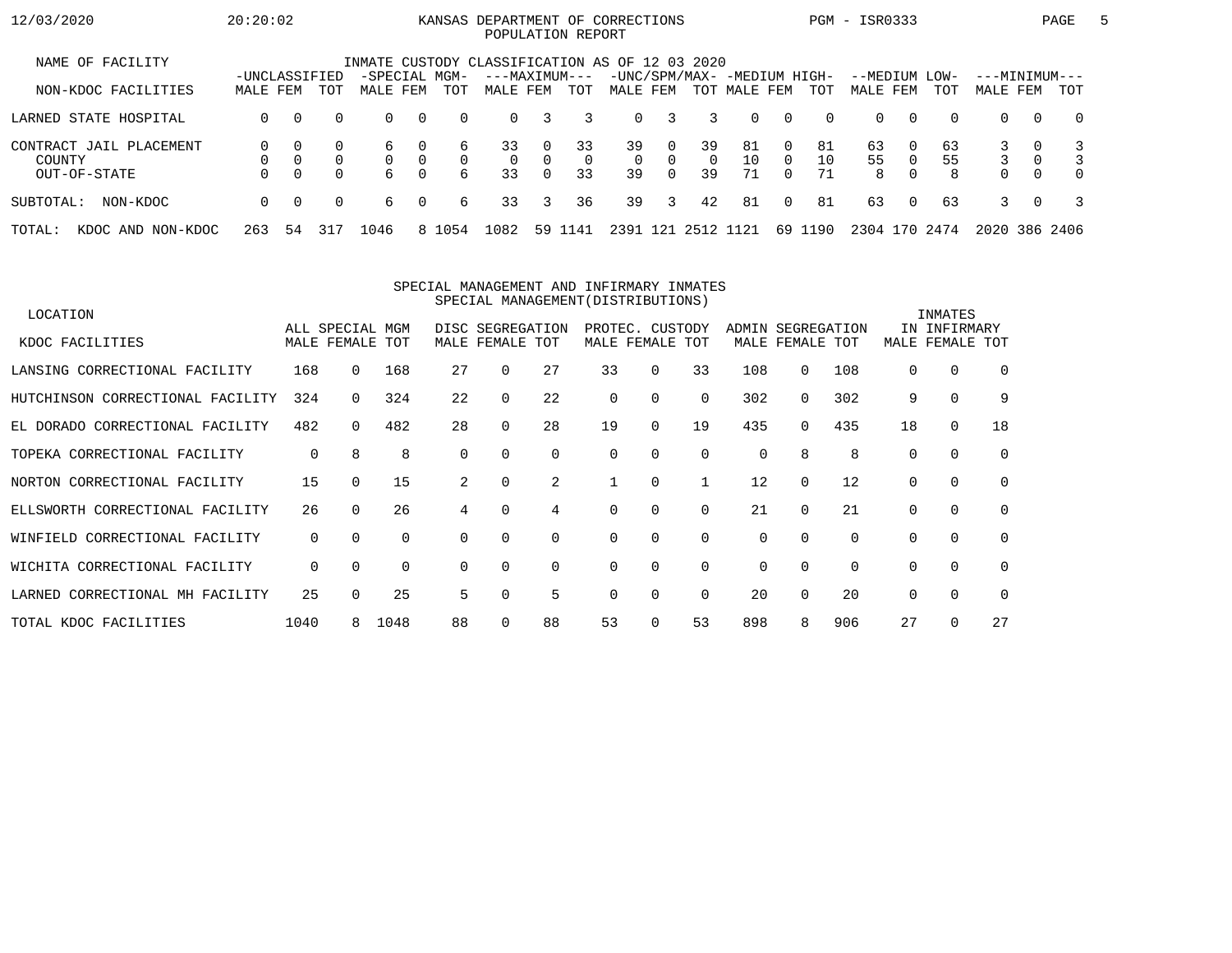12/03/2020 20:20:02 KANSAS DEPARTMENT OF CORRECTIONS PGM - ISR0333 PAGE 6 POPULATION REPORT

## DISTRIBUTION OF IN-STATE PAROLE CASELOAD BY LEVEL OF SUPERVISION

|                                                                                                                                                                                                                            |                                                                                     | ALL LEVELS                                                                          |                                                                                |                                                                                             | HIGH<br>MALE FEMALE TOT MALE FEMALE TOT                                                           |                                                                                                     | MALE FEMALE TOT                                                                         | CLOSE/MODERATE                                                                    |                                                                         |                                                                                       | MALE FEMALE TOT                                                                                  | MODERATE/LOW-MOD                                                            |                                                                                          | LOW<br>MALE FEMALE TOT                                                                                    |                                                                                              |                                                                                              | UNCLASSIFIED<br>MALE FEMALE TOT                                                                                 |                                                                                                   |
|----------------------------------------------------------------------------------------------------------------------------------------------------------------------------------------------------------------------------|-------------------------------------------------------------------------------------|-------------------------------------------------------------------------------------|--------------------------------------------------------------------------------|---------------------------------------------------------------------------------------------|---------------------------------------------------------------------------------------------------|-----------------------------------------------------------------------------------------------------|-----------------------------------------------------------------------------------------|-----------------------------------------------------------------------------------|-------------------------------------------------------------------------|---------------------------------------------------------------------------------------|--------------------------------------------------------------------------------------------------|-----------------------------------------------------------------------------|------------------------------------------------------------------------------------------|-----------------------------------------------------------------------------------------------------------|----------------------------------------------------------------------------------------------|----------------------------------------------------------------------------------------------|-----------------------------------------------------------------------------------------------------------------|---------------------------------------------------------------------------------------------------|
| NORTHERN REGION TOTAL<br>KANSAS CITY TOTAL<br>OTHER<br>KANSAS OFFENDERS<br>COMPACT PAROLE<br>ON SUPERVISION<br>PENDING INVEST<br>WAIT RPT INSTR<br>COMPACT PROBATION<br>ON SUPERVISION<br>PENDING INVEST<br>WAIT RPT INSTR | 2406<br>560<br>560<br>371<br>79<br>61<br>17<br>$\mathbf{1}$<br>110<br>84<br>4<br>22 | 433<br>77<br>77<br>34<br>8<br>5<br>3<br>$\Omega$<br>35<br>27<br>$\overline{4}$<br>4 | 2839<br>637<br>637<br>405<br>87<br>66<br>20<br>1<br>145<br>111<br>8<br>26      | 276<br>62<br>62<br>55<br>5<br>4<br>1<br>$\mathbf 0$<br>2<br>2<br>$\mathbf 0$<br>$\mathbf 0$ | 25<br>2<br>2<br>2<br>O<br>$\Omega$<br>0<br>$\Omega$<br>0<br>0<br>$\Omega$<br>$\Omega$             | 301<br>64<br>64<br>57<br>5<br>4<br>1<br>$\Omega$<br>$\overline{2}$<br>2<br>$\mathbf 0$<br>$\Omega$  | 1120<br>266<br>266<br>185<br>37<br>29<br>7<br>1<br>44<br>33<br>1<br>10                  | 174<br>32<br>32<br>15<br>3<br>$\mathbf{1}$<br>2<br>$\Omega$<br>14<br>10<br>2<br>2 | 1294<br>298<br>298<br>200<br>40<br>30<br>9<br>-1<br>58<br>43<br>3<br>12 | 569<br>203<br>203<br>120<br>29<br>27<br>2<br>$\Omega$<br>54<br>47<br>$\mathbf 0$<br>7 | 124<br>40<br>40<br>17<br>4<br>4<br>$\Omega$<br>$\Omega$<br>19<br>16<br>1<br>$\overline{2}$       | 693<br>243<br>243<br>137<br>33<br>31<br>2<br>$\Omega$<br>73<br>63<br>1<br>9 | 359<br>15<br>15<br>7<br>2<br>1<br>1<br>$\Omega$<br>6<br>2<br>$\mathbf 0$<br>4            | 95<br>2<br>2<br>$\mathbf 0$<br>1<br>$\Omega$<br>1<br>$\Omega$<br>$\mathbf{1}$<br>1<br>0<br>$\Omega$       | 454<br>17<br>17<br>7<br>3<br>1<br>$\overline{2}$<br>$\Omega$<br>7<br>3<br>$\Omega$<br>4      | 82<br>14<br>14<br>4<br>6<br>$\Omega$<br>6<br>$\Omega$<br>4<br>0<br>3<br>$\mathbf 1$          | 15<br>$\mathbf{1}$<br>$\mathbf{1}$<br>$\Omega$<br>O<br>$\Omega$<br>O<br>O<br>$\mathbf{1}$<br>0<br>1<br>$\Omega$ | 97<br>15<br>15<br>$\overline{4}$<br>6<br>$\Omega$<br>6<br>$\Omega$<br>5<br>0<br>4<br>$\mathbf{1}$ |
| TOPEKA TOTAL<br>OTHER<br>KANSAS OFFENDERS<br>COMPACT PAROLE<br>ON SUPERVISION<br>PENDING INVEST<br>WAIT RPT INSTR<br>COMPACT PROBATION<br>ON SUPERVISION<br>WAIT RPT INSTR                                                 | 391<br>391<br>315<br>30<br>25<br>4<br>1<br>46<br>39<br>7                            | 80<br>80<br>66<br>5<br>3<br>1<br>9<br>7<br>$\mathcal{D}$                            | 471<br>471<br>381<br>35<br>28<br>5<br>2<br>55<br>46<br>9                       | 44<br>44<br>41<br>3<br>3<br>0<br>0<br>0<br>0<br>0                                           | 8<br>8<br>7<br>1<br>$\Omega$<br>$\mathbf{1}$<br>$\Omega$<br>0<br>$\Omega$<br>$\Omega$             | 52<br>52<br>48<br>4<br>3<br>$\mathbf{1}$<br>$\Omega$<br>$\mathbf 0$<br>$\Omega$<br>$\Omega$         | 192<br>192<br>165<br>10<br>9<br>$\mathbf 0$<br>1<br>17<br>16<br>$\mathbf{1}$            | 41<br>41<br>38<br>2<br>2<br>0<br>O<br>1<br>1<br>$\Omega$                          | 233<br>233<br>203<br>12<br>11<br>$\mathbf 0$<br>-1<br>18<br>17<br>1     | 124<br>124<br>91<br>14<br>13<br>1<br>$\Omega$<br>19<br>17<br>2                        | 28<br>28<br>20<br>1<br>$\mathbf{1}$<br>$\mathbf 0$<br>$\Omega$<br>7<br>6<br>$\mathbf{1}$         | 152<br>152<br>111<br>15<br>14<br>$\mathbf 1$<br>$\Omega$<br>26<br>23<br>3   | 20<br>20<br>14<br>$\Omega$<br>$\Omega$<br>0<br>$\Omega$<br>6<br>6<br>$\Omega$            | 2<br>2<br>$\mathbf{1}$<br>1<br>$\Omega$<br>$\mathbf 0$<br>1<br>$\Omega$<br>0<br>$\Omega$                  | 22<br>22<br>15<br>1<br>$\Omega$<br>$\Omega$<br>1<br>6<br>6<br>$\Omega$                       | 11<br>11<br>4<br>3<br>$\Omega$<br>3<br>$\Omega$<br>4<br>$\Omega$<br>4                        | 1<br>1<br>0<br>$\Omega$<br>O<br>0<br>0<br>$\mathbf{1}$<br>0<br>$\mathbf{1}$                                     | 12<br>12<br>4<br>3<br>U<br>3<br>0<br>5<br>$\Omega$<br>5                                           |
| OLATHE TOTAL<br><b>OTHER</b><br>KANSAS OFFENDERS<br>COMPACT PAROLE<br>ON SUPERVISION<br>PENDING INVEST<br>WAIT RPT INSTR<br>COMPACT PROBATION<br>ON SUPERVISION<br>PENDING INVEST<br>WAIT RPT INSTR                        | 644<br>644<br>379<br>83<br>68<br>13<br>$\overline{2}$<br>182<br>159<br>6<br>17      | 143<br>143<br>59<br>13<br>12<br>1<br>$\Omega$<br>71<br>59<br>$\overline{2}$<br>10   | 787<br>787<br>438<br>96<br>80<br>14<br>$\overline{2}$<br>253<br>218<br>8<br>27 | 50<br>50<br>48<br>1<br>1<br>0<br>$\mathbf 0$<br>1<br>1<br>$\mathbf 0$<br>$\Omega$           | 6<br>6<br>5<br>$\Omega$<br>$\Omega$<br>0<br>$\Omega$<br>1<br>$\mathbf{1}$<br>$\Omega$<br>$\Omega$ | 56<br>56<br>53<br>$\mathbf{1}$<br>1<br>$\Omega$<br>$\mathbf 0$<br>2<br>2<br>$\mathbf 0$<br>$\Omega$ | 212<br>212<br>135<br>29<br>23<br>4<br>$\overline{2}$<br>48<br>41<br>$\overline{a}$<br>5 | 37<br>37<br>27<br>4<br>3<br>-1<br>0<br>6<br>5<br>$\Omega$<br>$\mathbf{1}$         | 249<br>249<br>162<br>33<br>26<br>5<br>2<br>54<br>46<br>2<br>6           | 65<br>65<br>47<br>10<br>9<br>1<br>$\mathbf 0$<br>8<br>7<br>1<br>$\Omega$              | 20<br>20<br>11<br>2<br>2<br>0<br>$\mathbf 0$<br>7<br>6<br>1<br>$\Omega$                          | 85<br>85<br>58<br>12<br>11<br>1<br>$\Omega$<br>15<br>13<br>2<br>$\Omega$    | 299<br>299<br>142<br>35<br>34<br>1<br>$\Omega$<br>122<br>110<br>1<br>11                  | 78<br>78<br>15<br>7<br>7<br>$\Omega$<br>$\Omega$<br>56<br>47<br>$\overline{0}$<br>9                       | 377<br>377<br>157<br>42<br>41<br>$\mathbf{1}$<br>$\Omega$<br>178<br>157<br>$\mathbf 1$<br>20 | 18<br>18<br>7<br>8<br>$\mathbf{1}$<br>$\Omega$<br>3<br>$\Omega$<br>2<br>1                    | 2<br>$\overline{a}$<br>$\mathbf{1}$<br>0<br>0<br>O<br>0<br>1<br>0<br>$\mathbf 1$<br>$\Omega$                    | 20<br>20<br>8<br>8<br>7<br>$\Omega$<br>4<br>0<br>3                                                |
| LANSING<br>KANSAS OFFENDERS<br>COMPACT PAROLE<br>ON SUPERVISION<br>PENDING INVEST<br>WAIT RPT INSTR<br>COMPACT PROBATION<br>ON SUPERVISION<br>PENDING INVEST<br>WAIT RPT INSTR                                             | 111<br>70<br>18<br>12<br>3<br>3<br>23<br>18<br>3<br>$\overline{2}$                  | 17<br>7<br>3<br>1<br>$\mathbf{1}$<br>1<br>7<br>5<br>$\overline{2}$<br>$\mathbf 0$   | 128<br>77<br>21<br>13<br>4<br>4<br>30<br>23<br>5<br>2                          | 16<br>12<br>1<br>1<br>0<br>0<br>3<br>2<br>1<br>$\mathbf 0$                                  | 1<br>$\mathbf{1}$<br>0<br>O<br>$\Omega$<br>$\Omega$<br>0<br>$\Omega$<br>0<br>$\Omega$             | 17<br>13<br>$\mathbf{1}$<br>1<br>$\mathbf 0$<br>$\Omega$<br>3<br>2<br>1<br>$\Omega$                 | 48<br>34<br>6<br>5<br>$\Omega$<br>$\mathbf{1}$<br>8<br>7<br>1<br>$\mathbf 0$            | 3<br>1<br>$\Omega$<br>$\Omega$<br>$\Omega$<br>$\Omega$<br>2<br>1<br>1<br>$\Omega$ | 51<br>35<br>6<br>5<br>0<br>1<br>10<br>8<br>2<br>$\Omega$                | 40<br>24<br>8<br>6<br>$\mathbf 0$<br>2<br>8<br>8<br>0<br>$\Omega$                     | 10<br>5<br>$\mathbf{1}$<br>1<br>$\mathbf 0$<br>$\Omega$<br>4<br>4<br>$\mathbf 0$<br>$\mathbf{0}$ | 50<br>29<br>9<br>7<br>$\Omega$<br>2<br>12<br>12<br>$\Omega$<br>0            | 3<br>$\mathbf 0$<br>0<br>$\Omega$<br>$\Omega$<br>$\Omega$<br>3<br>1<br>1<br>$\mathbf{1}$ | $\Omega$<br>$\Omega$<br>0<br>$\Omega$<br>$\Omega$<br>$\Omega$<br>0<br>$\Omega$<br>$\mathbf 0$<br>$\Omega$ | 3<br>$\Omega$<br>$\Omega$<br>$\Omega$<br>$\Omega$<br>$\Omega$<br>3<br>1<br>1<br>$\mathbf 1$  | 4<br>$\Omega$<br>3<br>$\Omega$<br>3<br>$\Omega$<br>1<br>$\Omega$<br>$\Omega$<br>$\mathbf{1}$ | 3<br>0<br>2<br>$\Omega$<br>$\mathbf{1}$<br>$\mathbf{1}$<br>$\mathbf 1$<br>0<br>1<br>$\Omega$                    | 7<br>$\Omega$<br>5<br>$\Omega$<br>1<br>2<br>0<br>1<br>$\mathbf{1}$                                |
| <b>ATCHISON</b><br>KANSAS OFFENDERS<br>COMPACT PAROLE<br>ON SUPERVISION<br>PENDING INVEST                                                                                                                                  | 83<br>57<br>11<br>9<br>2                                                            | 10<br>8<br>$\Omega$<br>$\Omega$<br>$\Omega$                                         | 93<br>65<br>11<br>9<br>2                                                       | 13<br>7<br>3<br>3<br>$\Omega$                                                               | 2<br>2<br>$\Omega$<br>$\Omega$<br>U                                                               | 15<br>9<br>3<br>3<br>$\Omega$                                                                       | 46<br>32<br>4<br>3<br>1                                                                 | 5<br>5<br>$\Omega$<br>$\Omega$<br>$\Omega$                                        | 51<br>37<br>4<br>3<br>$\mathbf{1}$                                      | 17<br>14<br>3<br>3<br>$\Omega$                                                        | 2<br>1<br>0<br>$\mathbf 0$<br>$\Omega$                                                           | 19<br>15<br>3<br>3<br>$\Omega$                                              | 3<br>2<br>$\Omega$<br>$\Omega$<br>$\Omega$                                               | 1<br>$\Omega$<br>0<br>$\Omega$<br>$\Omega$                                                                | 4<br>$\overline{2}$<br>$\Omega$<br>$\Omega$<br>$\Omega$                                      | 4<br>2<br>1<br>$\Omega$<br>1                                                                 | 0<br>$\Omega$<br>O<br>0<br>0                                                                                    | 4<br>2<br>1<br>$\Omega$<br>1                                                                      |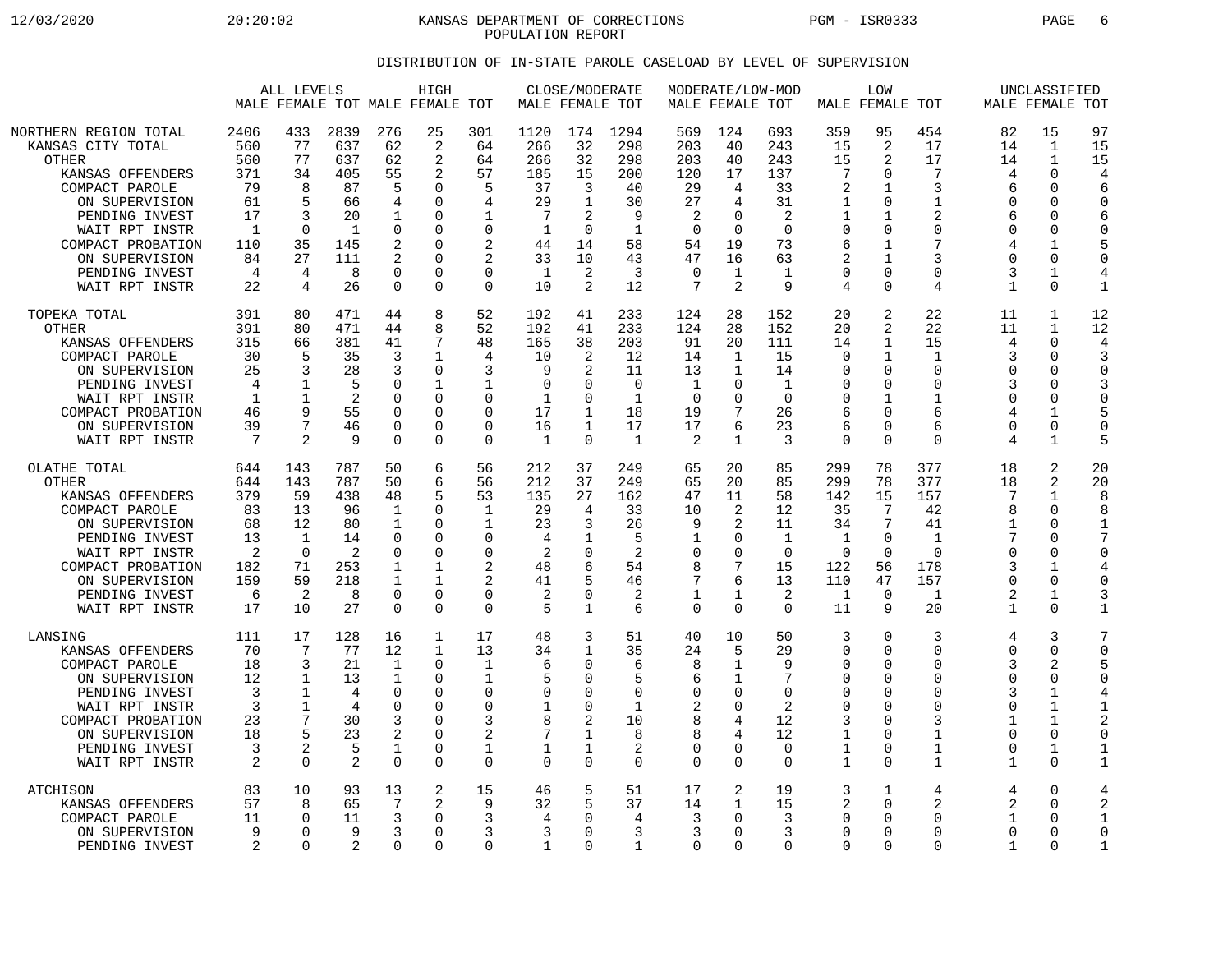12/03/2020 20:20:02 KANSAS DEPARTMENT OF CORRECTIONS PGM - ISR0333 PAGE 7 POPULATION REPORT

## DISTRIBUTION OF IN-STATE PAROLE CASELOAD BY LEVEL OF SUPERVISION

|                                                                                                                                                                                 |                                                     | ALL LEVELS                                                                                        |                                                           |                                                                                                 | HIGH<br>MALE FEMALE TOT MALE FEMALE TOT                                              |                                                                                            |                                                                   | CLOSE/MODERATE<br>MALE FEMALE TOT                                                              |                                                                                          | MODERATE/LOW-MOD<br>MALE FEMALE TOT                                    |                                                                                     |                                                                  |                                                                                                  | LOW<br>MALE FEMALE TOT                                                                                |                                                                                                               |                                                                                                     | UNCLASSIFIED<br>MALE FEMALE TOT                                                   |                                                                |
|---------------------------------------------------------------------------------------------------------------------------------------------------------------------------------|-----------------------------------------------------|---------------------------------------------------------------------------------------------------|-----------------------------------------------------------|-------------------------------------------------------------------------------------------------|--------------------------------------------------------------------------------------|--------------------------------------------------------------------------------------------|-------------------------------------------------------------------|------------------------------------------------------------------------------------------------|------------------------------------------------------------------------------------------|------------------------------------------------------------------------|-------------------------------------------------------------------------------------|------------------------------------------------------------------|--------------------------------------------------------------------------------------------------|-------------------------------------------------------------------------------------------------------|---------------------------------------------------------------------------------------------------------------|-----------------------------------------------------------------------------------------------------|-----------------------------------------------------------------------------------|----------------------------------------------------------------|
| COMPACT PROBATION<br>ON SUPERVISION<br>WAIT RPT INSTR                                                                                                                           | 15<br>14<br>$\mathbf{1}$                            | 2<br>2<br>0                                                                                       | 17<br>16<br>$\mathbf{1}$                                  | 3<br>3<br>$\mathbf 0$                                                                           | 0<br>$\Omega$<br>0                                                                   | 3<br>3<br>0                                                                                | 10<br>10<br>$\mathbf 0$                                           | 0<br>$\mathbf 0$<br>$\Omega$                                                                   | 10<br>10<br>$\mathbf 0$                                                                  | $\mathbf 0$<br>$\mathbf 0$<br>$\mathbf 0$                              | 1<br>$\mathbf{1}$<br>0                                                              | 1<br>$\mathbf{1}$<br>$\Omega$                                    | 1<br>$\mathbf 1$<br>$\Omega$                                                                     | 1<br>$\mathbf 1$<br>$\Omega$                                                                          | $\overline{2}$<br>$\overline{2}$<br>$\mathbf 0$                                                               | 1<br>$\overline{0}$<br>1                                                                            | 0<br>$\Omega$<br>0                                                                | 1<br>$\Omega$<br>$\mathbf 1$                                   |
| LAWRENCE<br>KANSAS OFFENDERS<br>COMPACT PAROLE<br>ON SUPERVISION<br>PENDING INVEST<br>WAIT RPT INSTR<br>COMPACT PROBATION<br>ON SUPERVISION<br>PENDING INVEST<br>WAIT RPT INSTR | 121<br>101<br>6<br>2<br>2<br>2<br>14<br>9<br>2<br>3 | 20<br>18<br>$\Omega$<br>$\Omega$<br>$\Omega$<br>$\Omega$<br>2<br>$\mathbf{1}$<br>1<br>$\Omega$    | 141<br>119<br>6<br>2<br>2<br>2<br>16<br>10<br>3<br>3      | 19<br>18<br>$\Omega$<br>$\Omega$<br>$\Omega$<br>0<br>1<br>$\mathbf 1$<br>0<br>$\mathbf 0$       | 2<br>$\overline{a}$<br>$\Omega$<br>0<br>$\Omega$<br>O<br>O<br>$\Omega$<br>0<br>0     | 21<br>20<br>$\Omega$<br>$\mathbf 0$<br>0<br>0<br>1<br>$\mathbf{1}$<br>0<br>$\mathbf 0$     | 67<br>59<br>3<br>$\Omega$<br>2<br>1<br>5<br>4<br>1<br>$\mathbf 0$ | 9<br>9<br>$\Omega$<br>$\Omega$<br>$\Omega$<br>0<br>$\Omega$<br>$\Omega$<br>0<br>$\Omega$       | 76<br>68<br>3<br>$\Omega$<br>2<br>1<br>5<br>4<br>1<br>$\mathbf 0$                        | 22<br>15<br>3<br>2<br>$\Omega$<br>1<br>4<br>$\overline{2}$<br>1<br>1   | 7<br>6<br>$\Omega$<br>$\Omega$<br>$\Omega$<br>0<br>1<br>$\mathbf{1}$<br>0<br>0      | 29<br>21<br>3<br>2<br>$\Omega$<br>1<br>5<br>3<br>1<br>1          | 6<br>4<br>$\Omega$<br>$\Omega$<br>$\Omega$<br>$\Omega$<br>2<br>$\mathbf 1$<br>0<br>1             | 2<br>$\mathbf 1$<br>$\Omega$<br>$\Omega$<br>$\Omega$<br>$\Omega$<br>1<br>$\Omega$<br>1<br>$\mathbf 0$ | 8<br>5<br>$\Omega$<br>$\Omega$<br>$\Omega$<br>$\Omega$<br>3<br>$\mathbf{1}$<br>1<br>1                         | 7<br>5<br>$\Omega$<br>$\mathbf 0$<br>$\Omega$<br>0<br>$\overline{2}$<br>1<br>0<br>$\mathbf 1$       | $\Omega$<br>0<br>0<br>$\Omega$<br>$\Omega$<br>0<br>$\Omega$<br>$\Omega$<br>0<br>0 | 7<br>5<br>$\Omega$<br>$\Omega$<br>$\Omega$<br>0<br>2<br>0<br>1 |
| SALINA<br>KANSAS OFFENDERS<br>COMPACT PAROLE<br>ON SUPERVISION<br>PENDING INVEST<br>COMPACT PROBATION<br>ON SUPERVISION<br>PENDING INVEST<br>WAIT RPT INSTR                     | 192<br>161<br>10<br>8<br>2<br>21<br>12<br>1<br>8    | 31<br>21<br>$\Omega$<br>$\Omega$<br>$\Omega$<br>10<br>7<br>1<br>2                                 | 223<br>182<br>10<br>8<br>2<br>31<br>19<br>2<br>10         | 25<br>24<br>$\Omega$<br>$\mathbf 0$<br>$\Omega$<br>1<br>$\mathbf 1$<br>$\mathbf 0$<br>$\Omega$  | $\mathbf{1}$<br>$\mathbf{1}$<br>$\Omega$<br>0<br>$\Omega$<br>0<br>$\Omega$<br>0<br>0 | 26<br>25<br>$\Omega$<br>$\mathbf 0$<br>0<br>1<br>$\mathbf 1$<br>$\mathbf 0$<br>$\mathbf 0$ | 121<br>104<br>8<br>6<br>2<br>9<br>4<br>$\Omega$<br>5              | 22<br>16<br>$\Omega$<br>$\mathbf 0$<br>0<br>6<br>5<br>$\mathbf 0$<br>1                         | 143<br>120<br>8<br>6<br>2<br>15<br>9<br>$\mathbf 0$<br>6                                 | 38<br>29<br>2<br>2<br>$\Omega$<br>7<br>6<br>0<br>1                     | 6<br>4<br>$\Omega$<br>$\mathbf 0$<br>$\Omega$<br>2<br>2<br>0<br>0                   | 44<br>33<br>2<br>2<br>$\Omega$<br>9<br>8<br>$\Omega$<br>1        | 3<br>1<br>$\Omega$<br>$\mathbf 0$<br>$\Omega$<br>2<br>$\mathbf 1$<br>0<br>$\mathbf 1$            | 1<br>$\Omega$<br>$\Omega$<br>$\Omega$<br>$\Omega$<br>1<br>$\Omega$<br>$\mathbf 0$<br>$\mathbf 1$      | 4<br>$\mathbf 1$<br>$\Omega$<br>$\mathbf 0$<br>$\Omega$<br>3<br>$\mathbf{1}$<br>$\mathbf 0$<br>2              | 5<br>3<br>$\Omega$<br>$\mathbf 0$<br>$\Omega$<br>2<br>$\Omega$<br>1<br>$\mathbf 1$                  | 1<br>0<br>0<br>0<br>$\Omega$<br>1<br>0<br>1<br>0                                  | 6<br>3<br>$\Omega$<br>$\Omega$<br>$\Omega$<br>3<br>0<br>2<br>1 |
| <b>GREAT BEND</b><br>KANSAS OFFENDERS<br>COMPACT PAROLE<br>ON SUPERVISION<br>PENDING INVEST<br>COMPACT PROBATION<br>ON SUPERVISION<br>PENDING INVEST<br>WAIT RPT INSTR          | 110<br>97<br>5<br>4<br>1<br>8<br>4<br>1<br>3        | 4<br>4<br>$\Omega$<br>$\Omega$<br>$\Omega$<br><sup>n</sup><br>$\mathbf 0$<br>$\Omega$<br>$\Omega$ | 114<br>101<br>5<br>4<br>8<br>4<br>-1<br>3                 | 15<br>15<br>0<br>0<br>$\Omega$<br>$\Omega$<br>$\mathbf 0$<br>$\Omega$<br>$\Omega$               | 0<br>0<br>$\Omega$<br>0<br>0<br>U<br>0<br>$\Omega$<br>0                              | 15<br>15<br>0<br>0<br>$\mathbf 0$<br>$\Omega$<br>$\mathbf 0$<br>$\mathbf 0$<br>$\mathbf 0$ | 58<br>52<br>2<br>2<br>0<br>4<br>2<br>1<br>1                       | 4<br>4<br><sup>0</sup><br>$\Omega$<br>$\Omega$<br>$\Omega$<br>$\Omega$<br>$\Omega$<br>$\Omega$ | 62<br>56<br>$\overline{2}$<br>2<br>$\mathbf 0$<br>4<br>2<br>$\mathbf{1}$<br>$\mathbf{1}$ | 24<br>20<br>2<br>2<br>$\mathbf 0$<br>2<br>2<br>$\mathbf 0$<br>$\Omega$ | $\Omega$<br>0<br>$\Omega$<br>0<br>$\Omega$<br>$\Omega$<br>0<br>$\Omega$<br>$\Omega$ | 24<br>20<br>2<br>2<br>$\Omega$<br>2<br>2<br>$\Omega$<br>$\Omega$ | $\overline{2}$<br>1<br>$\Omega$<br>0<br>$\Omega$<br>1<br>$\mathbf 0$<br>$\Omega$<br>$\mathbf{1}$ | $\Omega$<br>$\Omega$<br>$\Omega$<br>0<br>$\Omega$<br>$\Omega$<br>$\Omega$<br>$\Omega$<br>$\Omega$     | $\overline{2}$<br>1<br>$\Omega$<br>$\mathbf 0$<br>$\Omega$<br>1<br>$\mathbf 0$<br>$\mathbf 0$<br>$\mathbf{1}$ | 11<br>9<br>1<br>0<br>1<br>$\mathbf{1}$<br>$\mathbf 0$<br>0<br>$\mathbf 1$                           | 0<br>0<br>$\Omega$<br>0<br>0<br>$\Omega$<br>0<br>0<br>0                           | 11<br>9<br>1<br>0<br>1<br>0<br>0<br>$\mathbf{1}$               |
| JUNCTION CITY<br>KANSAS OFFENDERS<br>COMPACT PAROLE<br>ON SUPERVISION<br>PENDING INVEST<br>COMPACT PROBATION<br>ON SUPERVISION<br>PENDING INVEST<br>WAIT RPT INSTR              | 97<br>83<br>6<br>5<br>1<br>8<br>7<br>1<br>$\Omega$  | 24<br>14<br>0<br>$\Omega$<br>$\Omega$<br>10<br>5<br>$\mathbf 0$<br>5                              | 121<br>97<br>6<br>5<br>1<br>18<br>12<br>$\mathbf{1}$<br>5 | 12<br>12<br>$\mathbf 0$<br>$\Omega$<br>$\Omega$<br>$\Omega$<br>$\Omega$<br>$\Omega$<br>$\Omega$ | $\mathbf{1}$<br>$\mathbf{1}$<br>0<br>0<br>0<br>$\Omega$<br>O<br>0<br>$\Omega$        | 13<br>13<br>$\mathbf 0$<br>0<br>$\mathbf 0$<br>$\Omega$<br>0<br>$\mathbf 0$<br>$\Omega$    | 62<br>55<br>2<br>1<br>1<br>5<br>5<br>$\Omega$<br>$\Omega$         | 9<br>8<br>0<br>$\Omega$<br>$\Omega$<br>1<br>$\mathbf{1}$<br>$\mathbf 0$<br>$\Omega$            | 71<br>63<br>2<br>1<br>$\mathbf 1$<br>6<br>6<br>$\mathbf 0$<br>$\Omega$                   | 18<br>12<br>4<br>4<br>0<br>2<br>2<br>0<br>$\Omega$                     | 7<br>3<br>0<br>0<br>0<br>4<br>2<br>0<br>2                                           | 25<br>15<br>4<br>4<br>$\Omega$<br>6<br>4<br>$\Omega$<br>2        | 4<br>4<br>0<br>0<br>$\mathbf 0$<br>$\Omega$<br>$\Omega$<br>$\mathbf 0$<br>$\Omega$               | 5<br>2<br>$\Omega$<br>$\Omega$<br>$\mathbf 0$<br>3<br>2<br>$\mathbf 0$<br>$\mathbf{1}$                | 9<br>6<br>$\mathbf 0$<br>0<br>$\mathbf 0$<br>3<br>$\overline{2}$<br>$\mathbf 0$<br>$\mathbf{1}$               | 1<br>$\mathbf 0$<br>$\mathbf 0$<br>0<br>$\mathbf 0$<br>$\mathbf{1}$<br>0<br>$\mathbf 1$<br>$\Omega$ | 2<br>0<br>0<br>0<br>0<br>2<br>0<br>0<br>$\overline{a}$                            | 3<br>$\Omega$<br>$\Omega$<br>O<br>$\Omega$<br>3<br>0<br>1<br>2 |
| NW COMM CORR<br>KANSAS OFFENDERS<br>COMPACT PAROLE<br>ON SUPERVISION<br>PENDING INVEST<br>WAIT RPT INSTR<br>COMPACT PROBATION                                                   | 91<br>79<br>5<br>4<br>1<br>$\mathbf 0$<br>7         | 22<br>15<br>2<br>$\mathbf 0$<br>1<br>$\mathbf 1$<br>5                                             | 113<br>94<br>7<br>4<br>2<br>1<br>12                       | 20<br>20<br>$\Omega$<br>$\Omega$<br>$\Omega$<br>$\overline{0}$<br>$\Omega$                      | 2<br>2<br>$\Omega$<br>0<br>O<br>0<br>0                                               | 22<br>22<br>$\mathbf 0$<br>$\mathbf 0$<br>0<br>$\mathbf 0$<br>0                            | 48<br>45<br>2<br>2<br>$\Omega$<br>$\Omega$<br>1                   | 11<br>9<br>1<br>$\Omega$<br>$\Omega$<br>$\mathbf 1$<br>1                                       | 59<br>54<br>3<br>$\overline{2}$<br>$\Omega$<br>$\mathbf{1}$<br>$\overline{2}$            | 18<br>11<br>2<br>2<br>0<br>$\Omega$<br>5                               | 4<br>3<br>$\Omega$<br>$\Omega$<br>0<br>0<br>1                                       | 22<br>14<br>2<br>2<br>$\Omega$<br>$\Omega$<br>6                  | 4<br>3<br>$\Omega$<br>$\Omega$<br>0<br>0<br>1                                                    | 4<br>1<br>1<br>$\mathbf 0$<br>1<br>$\mathbf 0$<br>$\overline{2}$                                      | 8<br>4<br>$\mathbf{1}$<br>$\Omega$<br>1<br>$\mathbf 0$<br>3                                                   | 1<br>$\mathbf 0$<br>1<br>0<br>1<br>0<br>$\Omega$                                                    | 1<br>0<br>$\Omega$<br>0<br>0<br>0<br>$\mathbf{1}$                                 | 2<br>$\Omega$<br>1<br>$\Omega$<br>$\Omega$<br>-1               |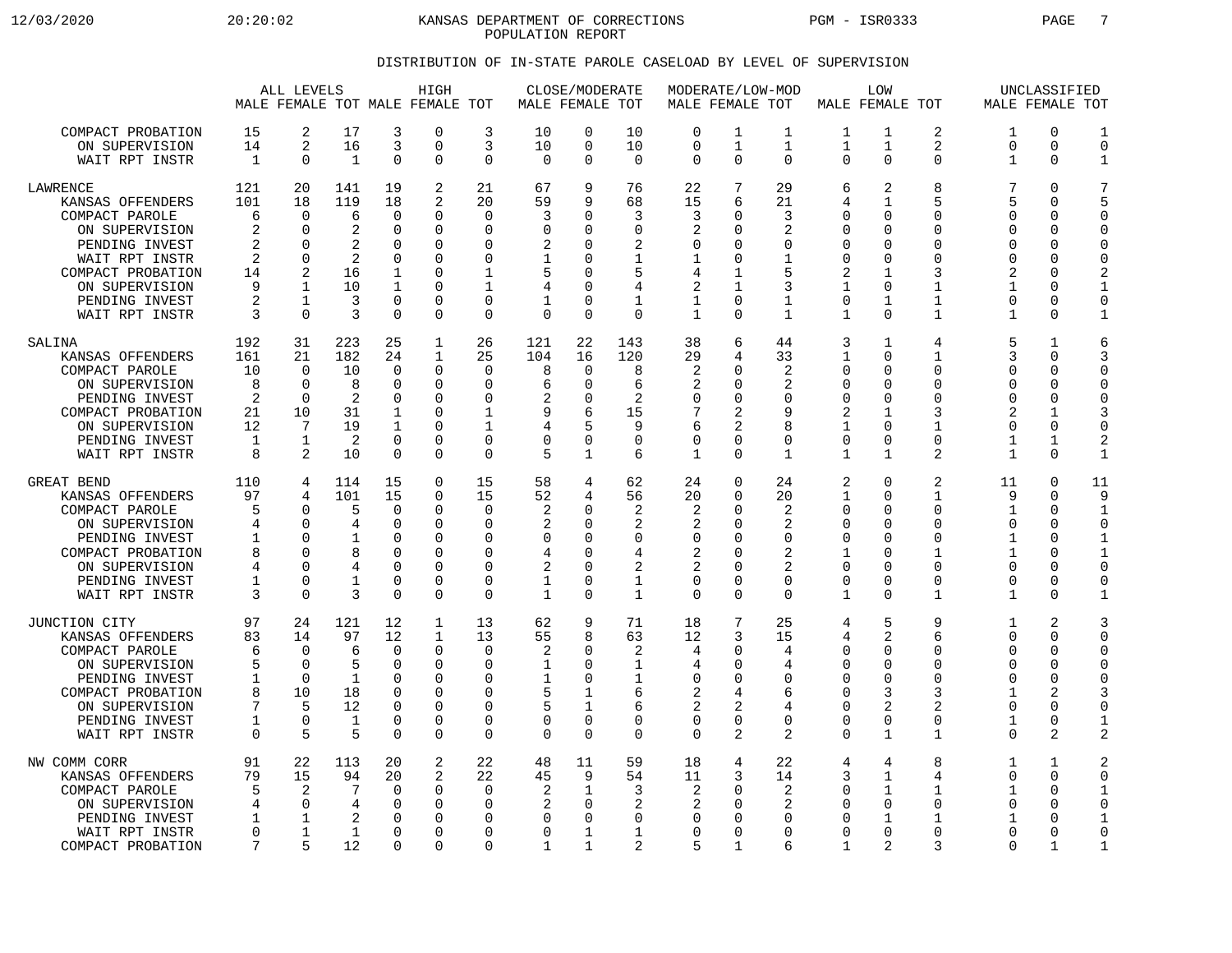12/03/2020 20:20:02 KANSAS DEPARTMENT OF CORRECTIONS PGM - ISR0333 PAGE 8 POPULATION REPORT

## DISTRIBUTION OF IN-STATE PAROLE CASELOAD BY LEVEL OF SUPERVISION

|                                                                                                                                                                                                         |                                                              | ALL LEVELS                                                                             |                                                                          |                                                                                                                      | HIGH<br>MALE FEMALE TOT MALE FEMALE TOT                                |                                                                                                             | MALE FEMALE TOT                                                 |                                                                                                                   | CLOSE/MODERATE                                                        |                                                                     | MALE FEMALE TOT                                                                     | MODERATE/LOW-MOD                                                                                     |                                                                                      | LOW<br>MALE FEMALE TOT                                                          |                                                                         |                                                                   | UNCLASSIFIED<br>MALE FEMALE TOT                                                                                    |                                                                                                                                   |
|---------------------------------------------------------------------------------------------------------------------------------------------------------------------------------------------------------|--------------------------------------------------------------|----------------------------------------------------------------------------------------|--------------------------------------------------------------------------|----------------------------------------------------------------------------------------------------------------------|------------------------------------------------------------------------|-------------------------------------------------------------------------------------------------------------|-----------------------------------------------------------------|-------------------------------------------------------------------------------------------------------------------|-----------------------------------------------------------------------|---------------------------------------------------------------------|-------------------------------------------------------------------------------------|------------------------------------------------------------------------------------------------------|--------------------------------------------------------------------------------------|---------------------------------------------------------------------------------|-------------------------------------------------------------------------|-------------------------------------------------------------------|--------------------------------------------------------------------------------------------------------------------|-----------------------------------------------------------------------------------------------------------------------------------|
| ON SUPERVISION                                                                                                                                                                                          | 5                                                            | 3                                                                                      | 8                                                                        | $\Omega$                                                                                                             | 0                                                                      | $\Omega$                                                                                                    | 1                                                               | 1                                                                                                                 | 2                                                                     | 3                                                                   | $\Omega$                                                                            | 3                                                                                                    | 1                                                                                    | 2                                                                               | 3                                                                       | 0                                                                 | $\Omega$                                                                                                           | $\overline{0}$                                                                                                                    |
| PENDING INVEST                                                                                                                                                                                          | 0                                                            | $\mathbf 1$                                                                            | $\mathbf{1}$                                                             | $\mathbf 0$                                                                                                          | 0                                                                      | $\Omega$                                                                                                    | $\Omega$                                                        | $\Omega$                                                                                                          | 0                                                                     | 0                                                                   | 0                                                                                   | $\mathbf 0$                                                                                          | $\mathbf 0$                                                                          | 0                                                                               | $\mathbf 0$                                                             | 0                                                                 | $\mathbf{1}$                                                                                                       | $\mathbf{1}$                                                                                                                      |
| WAIT RPT INSTR                                                                                                                                                                                          | $\overline{a}$                                               | $\mathbf{1}$                                                                           | 3                                                                        | $\Omega$                                                                                                             | 0                                                                      | $\Omega$                                                                                                    | $\Omega$                                                        | $\Omega$                                                                                                          | $\Omega$                                                              | $\overline{a}$                                                      | $\mathbf{1}$                                                                        | 3                                                                                                    | $\Omega$                                                                             | $\Omega$                                                                        | $\mathsf 0$                                                             | $\Omega$                                                          | $\Omega$                                                                                                           | $\Omega$                                                                                                                          |
| UNASSIGNED - NORTH                                                                                                                                                                                      | 6                                                            | 5                                                                                      | 11                                                                       | $\mathbf 0$                                                                                                          | 0                                                                      | $\mathbf 0$                                                                                                 | $\Omega$                                                        | 1                                                                                                                 | $\mathbf{1}$                                                          | 0                                                                   | $\mathbf 0$                                                                         | $\mathbf 0$                                                                                          | $\mathbf 0$                                                                          | 0                                                                               | $\mathbf 0$                                                             | 6                                                                 | 4                                                                                                                  | 10                                                                                                                                |
| KANSAS OFFENDERS                                                                                                                                                                                        | 6                                                            | 5                                                                                      | 11                                                                       | $\Omega$                                                                                                             | $\Omega$                                                               | $\Omega$                                                                                                    | $\Omega$                                                        | $\mathbf{1}$                                                                                                      | $\mathbf{1}$                                                          | 0                                                                   | $\Omega$                                                                            | $\Omega$                                                                                             | $\Omega$                                                                             | $\Omega$                                                                        | $\Omega$                                                                | 6                                                                 | 4                                                                                                                  | 10                                                                                                                                |
| SOUTHERN REGION TOTAL                                                                                                                                                                                   | 2554                                                         | 365                                                                                    | 2919                                                                     | 318                                                                                                                  | 47                                                                     | 365                                                                                                         | 1116                                                            | 115                                                                                                               | 1231                                                                  | 743                                                                 | 106                                                                                 | 849                                                                                                  | 304                                                                                  | 83                                                                              | 387                                                                     | 73                                                                | 14                                                                                                                 | 87                                                                                                                                |
| WICHITA TOTAL                                                                                                                                                                                           | 1679                                                         | 210                                                                                    | 1889                                                                     | 240                                                                                                                  | 32                                                                     | 272                                                                                                         | 752                                                             | 57                                                                                                                | 809                                                                   | 433                                                                 | 58                                                                                  | 491                                                                                                  | 218                                                                                  | 57                                                                              | 275                                                                     | 36                                                                | 6                                                                                                                  | 42                                                                                                                                |
| SEX OFFENDER UNIT                                                                                                                                                                                       | 146                                                          | 38                                                                                     | 184                                                                      | 21                                                                                                                   | 8                                                                      | 29                                                                                                          | 58                                                              | 10                                                                                                                | 68                                                                    | 57                                                                  | 14                                                                                  | 71                                                                                                   | 8                                                                                    | 5                                                                               | 13                                                                      | 2                                                                 | $\mathbf{1}$                                                                                                       | 3                                                                                                                                 |
| KANSAS OFFENDERS                                                                                                                                                                                        | 120                                                          | 31                                                                                     | 151                                                                      | 20                                                                                                                   | 8                                                                      | 28                                                                                                          | 46                                                              | 10                                                                                                                | 56                                                                    | 48                                                                  | 10                                                                                  | 58                                                                                                   | 4                                                                                    | $\overline{2}$                                                                  | 6                                                                       | $\overline{2}$                                                    | $\mathbf{1}$                                                                                                       | 3                                                                                                                                 |
| COMPACT PAROLE                                                                                                                                                                                          | 3                                                            | $\Omega$                                                                               | 3                                                                        | $\Omega$                                                                                                             | $\Omega$                                                               | $\Omega$                                                                                                    | 1                                                               | $\Omega$                                                                                                          | 1                                                                     | 2                                                                   | $\Omega$                                                                            | 2                                                                                                    | $\Omega$                                                                             | U                                                                               | 0                                                                       | U                                                                 | $\Omega$                                                                                                           | $\Omega$                                                                                                                          |
| ON SUPERVISION                                                                                                                                                                                          | $\overline{2}$                                               | $\Omega$                                                                               | 2                                                                        | $\mathbf 0$                                                                                                          | 0                                                                      | $\Omega$                                                                                                    | $\mathbf 0$                                                     | $\Omega$                                                                                                          | $\mathbf 0$                                                           | 2                                                                   | $\Omega$                                                                            | 2                                                                                                    | $\Omega$                                                                             | 0                                                                               | $\mathbf 0$                                                             | U                                                                 | $\Omega$                                                                                                           | $\Omega$                                                                                                                          |
| PENDING INVEST                                                                                                                                                                                          | 1                                                            | $\Omega$                                                                               | 1                                                                        | $\Omega$                                                                                                             | $\Omega$                                                               | $\Omega$                                                                                                    | 1                                                               | $\Omega$                                                                                                          | 1                                                                     | 0                                                                   | <sup>0</sup>                                                                        | 0                                                                                                    | $\Omega$                                                                             | $\Omega$                                                                        | $\Omega$                                                                | $\Omega$                                                          | $\Omega$                                                                                                           | $\Omega$                                                                                                                          |
| COMPACT PROBATION                                                                                                                                                                                       | 23                                                           | 7                                                                                      | 30                                                                       | $\mathbf{1}$                                                                                                         | U                                                                      | $\mathbf{1}$                                                                                                | 11                                                              | $\Omega$                                                                                                          | 11                                                                    | 7                                                                   | 4                                                                                   | 11                                                                                                   | 4                                                                                    | 3                                                                               | 7                                                                       | U                                                                 | $\Omega$                                                                                                           | $\Omega$                                                                                                                          |
| ON SUPERVISION                                                                                                                                                                                          | 23                                                           | 6                                                                                      | 29                                                                       | 1                                                                                                                    | 0                                                                      | $\mathbf{1}$                                                                                                | 11                                                              | $\mathbf 0$                                                                                                       | 11                                                                    | 7                                                                   | 4                                                                                   | 11                                                                                                   | 4                                                                                    | 2                                                                               | 6                                                                       | 0                                                                 | 0                                                                                                                  | 0                                                                                                                                 |
| PENDING INVEST                                                                                                                                                                                          | 0                                                            | $\mathbf{1}$                                                                           | $\overline{1}$                                                           | $\Omega$                                                                                                             | O                                                                      | $\Omega$                                                                                                    | $\Omega$                                                        | $\Omega$                                                                                                          | $\mathbf 0$                                                           | 0                                                                   | $\Omega$                                                                            | $\Omega$                                                                                             | $\Omega$                                                                             | $\mathbf{1}$                                                                    | 1                                                                       | $\Omega$                                                          | $\Omega$                                                                                                           | $\Omega$                                                                                                                          |
| <b>OTHER</b><br>KANSAS OFFENDERS<br>COMPACT PAROLE<br>ON SUPERVISION<br>PENDING INVEST<br>COMPACT PROBATION<br>ON SUPERVISION<br>PENDING INVEST<br>WAIT RPT INSTR                                       | 1533<br>1327<br>84<br>74<br>10<br>122<br>106<br>7<br>9       | 172<br>110<br>13<br>12<br>1<br>49<br>42<br>2<br>5                                      | 1705<br>1437<br>97<br>86<br>11<br>171<br>148<br>9<br>14                  | 219<br>213<br>2<br>$\overline{2}$<br>$\Omega$<br>4<br>3<br>1<br>$\mathbf 0$                                          | 24<br>22<br>0<br>0<br>$\Omega$<br>2<br>$\overline{2}$<br>$\Omega$<br>0 | 243<br>235<br>2<br>2<br>$\Omega$<br>6<br>$\mathbf{1}$<br>$\mathbf 0$                                        | 694<br>649<br>18<br>18<br>$\Omega$<br>27<br>26<br>$\Omega$<br>1 | 47<br>42<br>1<br>1<br>$\Omega$<br>4<br>3<br>$\Omega$<br>1                                                         | 741<br>691<br>19<br>19<br>$\Omega$<br>31<br>29<br>$\Omega$<br>2       | 376<br>322<br>29<br>28<br>1<br>25<br>24<br>$\Omega$<br>$\mathbf{1}$ | 44<br>27<br>5<br>5<br>$\Omega$<br>12<br>11<br>$\Omega$<br>$\mathbf{1}$              | 420<br>349<br>34<br>33<br>1<br>37<br>35<br>$\Omega$<br>2                                             | 210<br>127<br>26<br>25<br>1<br>57<br>53<br>$\Omega$<br>4                             | 52<br>17<br>7<br>6<br>1<br>28<br>26<br>$\Omega$<br>$\overline{2}$               | 262<br>144<br>33<br>31<br>2<br>85<br>79<br>$\Omega$<br>6                | 34<br>16<br>9<br>1<br>8<br>9<br>0<br>6<br>3                       | 5<br>2<br>$\Omega$<br>$\Omega$<br>$\Omega$<br>3<br>$\Omega$<br>2<br>$\mathbf{1}$                                   | 39<br>18<br>9<br>$\mathbf{1}$<br>8<br>12<br>$\overline{0}$<br>8<br>4                                                              |
| HUTCHINSON TOTAL<br><b>OTHER</b><br>KANSAS OFFENDERS<br>COMPACT PAROLE<br>ON SUPERVISION<br>PENDING INVEST<br>WAIT RPT INSTR<br>COMPACT PROBATION<br>ON SUPERVISION<br>PENDING INVEST<br>WAIT RPT INSTR | 238<br>238<br>206<br>10<br>7<br>2<br>1<br>22<br>16<br>5<br>1 | 27<br>27<br>19<br>4<br>3<br>$\mathbf{1}$<br>$\Omega$<br>4<br>4<br>$\Omega$<br>$\Omega$ | 265<br>265<br>225<br>14<br>10<br>3<br>1<br>26<br>20<br>5<br>$\mathbf{1}$ | 25<br>25<br>25<br>$\mathbf 0$<br>$\Omega$<br>$\Omega$<br>$\Omega$<br>$\Omega$<br>$\Omega$<br>$\mathbf 0$<br>$\Omega$ | 4<br>4<br>4<br>0<br>0<br>$\Omega$<br>0<br>O<br>$\Omega$<br>0<br>O      | 29<br>29<br>29<br>0<br>$\Omega$<br>$\Omega$<br>$\Omega$<br>$\Omega$<br>$\Omega$<br>0<br>$\Omega$            | 104<br>104<br>92<br>3<br>2<br>1<br>∩<br>9<br>6<br>2<br>1        | 11<br>11<br>8<br>1<br>1<br>$\Omega$<br>$\mathbf 0$<br>$\overline{2}$<br>$\mathfrak{D}$<br>$\mathbf 0$<br>$\Omega$ | 115<br>115<br>100<br>4<br>3<br>1<br>0<br>11<br>8<br>2<br>$\mathbf{1}$ | 89<br>89<br>77<br>4<br>3<br>0<br>1<br>8<br>8<br>0<br>0              | 12<br>12<br>7<br>3<br>2<br>1<br>$\Omega$<br>2<br>$\Omega$<br>$\Omega$               | 101<br>101<br>84<br>7<br>5<br>$\mathbf{1}$<br>$\mathbf{1}$<br>10<br>10<br>$\overline{0}$<br>$\Omega$ | 19<br>19<br>12<br>3<br>2<br>1<br>$\mathbf 0$<br>4<br>$\overline{2}$<br>2<br>$\Omega$ | $\Omega$<br>0<br>U<br>U<br>$\Omega$<br>U<br>U<br>U<br>$\Omega$<br>0<br>$\Omega$ | 19<br>19<br>12<br>3<br>2<br>1<br>$\mathbf 0$<br>4<br>2<br>2<br>$\Omega$ | 1<br>1<br>$\Omega$<br>0<br>0<br>U<br>U<br>1<br>$\Omega$<br>1<br>U | $\Omega$<br>$\Omega$<br>$\Omega$<br>0<br>$\Omega$<br>$\Omega$<br>$\Omega$<br>$\Omega$<br>$\Omega$<br>0<br>$\Omega$ | $\mathbf{1}$<br>$\mathbf{1}$<br>$\Omega$<br>$\Omega$<br>$\Omega$<br>$\Omega$<br>C<br>1<br>$\Omega$<br>$\mathbf{1}$<br>$\mathbf 0$ |
| EMPORIA<br>KANSAS OFFENDERS<br>COMPACT PAROLE<br>ON SUPERVISION<br>PENDING INVEST<br>COMPACT PROBATION<br>ON SUPERVISION<br>PENDING INVEST<br>WAIT RPT INSTR                                            | 121<br>100<br>7<br>5<br>2<br>14<br>8<br>3<br>3               | 14<br>11<br>$\Omega$<br>$\Omega$<br>$\Omega$<br>3<br>$\mathbf{1}$<br>$\Omega$<br>2     | 135<br>111<br>7<br>5<br>2<br>17<br>9<br>3<br>5                           | 7<br>7<br>$\Omega$<br>$\Omega$<br>$\Omega$<br>$\Omega$<br>$\Omega$<br>$\Omega$<br>$\Omega$                           | $\mathbf 1$<br>$\mathbf{1}$<br>O<br>0<br>O<br>U<br>O<br>O<br>0         | 8<br>$\mathsf{R}$<br>$\Omega$<br>$\mathbf 0$<br>$\Omega$<br>$\Omega$<br>$\Omega$<br>$\Omega$<br>$\mathbf 0$ | 49<br>46<br>1<br>$\mathbf 0$<br>1<br>2<br>1<br>$\Omega$<br>1    | 4<br>3<br>$\Omega$<br>$\Omega$<br>$\Omega$<br>1<br>$\Omega$<br>$\Omega$<br>1                                      | 53<br>49<br>1<br>0<br>$\mathbf{1}$<br>3<br>$\mathbf{1}$<br>0<br>2     | 51<br>40<br>6<br>5<br>1<br>5<br>2<br>2<br>$\mathbf{1}$              | 5<br>4<br><sup>0</sup><br><sup>0</sup><br><sup>0</sup><br>1<br>$\Omega$<br>$\Omega$ | 56<br>44<br>6<br>5<br>1<br>6<br>3<br>2<br>1                                                          | 11<br>4<br>0<br>$\mathbf 0$<br>$\mathbf 0$<br>7<br>5<br>$\mathbf 1$<br>$\mathbf{1}$  | 3<br>2<br>U<br>0<br>U<br>1<br>$\Omega$<br>$\Omega$<br>1                         | 14<br>6<br>0<br>$\Omega$<br>$\Omega$<br>8<br>5<br>1<br>2                | 3<br>3<br>U<br>0<br>O<br>U<br>U<br>0<br>0                         | 1<br>1<br>0<br>0<br>$\Omega$<br>$\Omega$<br>$\Omega$<br>$\Omega$<br>$\Omega$                                       | 4<br>$\overline{4}$<br>$\Omega$<br>$\mathbf 0$<br>$\Omega$<br>C<br>0<br>$\Omega$<br>C                                             |
| <b>GARDEN CITY</b>                                                                                                                                                                                      | 125                                                          | 18                                                                                     | 143                                                                      | 9                                                                                                                    | 2                                                                      | 11                                                                                                          | 67                                                              | 7                                                                                                                 | 74                                                                    | 34                                                                  | 6                                                                                   | 40                                                                                                   | 13                                                                                   | 3                                                                               | 16                                                                      | 2                                                                 | $\Omega$                                                                                                           | 2                                                                                                                                 |
| KANSAS OFFENDERS                                                                                                                                                                                        | 103                                                          | 14                                                                                     | 117                                                                      | 8                                                                                                                    | $\overline{2}$                                                         | 10                                                                                                          | 61                                                              | 7                                                                                                                 | 68                                                                    | 24                                                                  | 4                                                                                   | 28                                                                                                   | 8                                                                                    | $\mathbf{1}$                                                                    | 9                                                                       | 2                                                                 | $\Omega$                                                                                                           | $\overline{2}$                                                                                                                    |